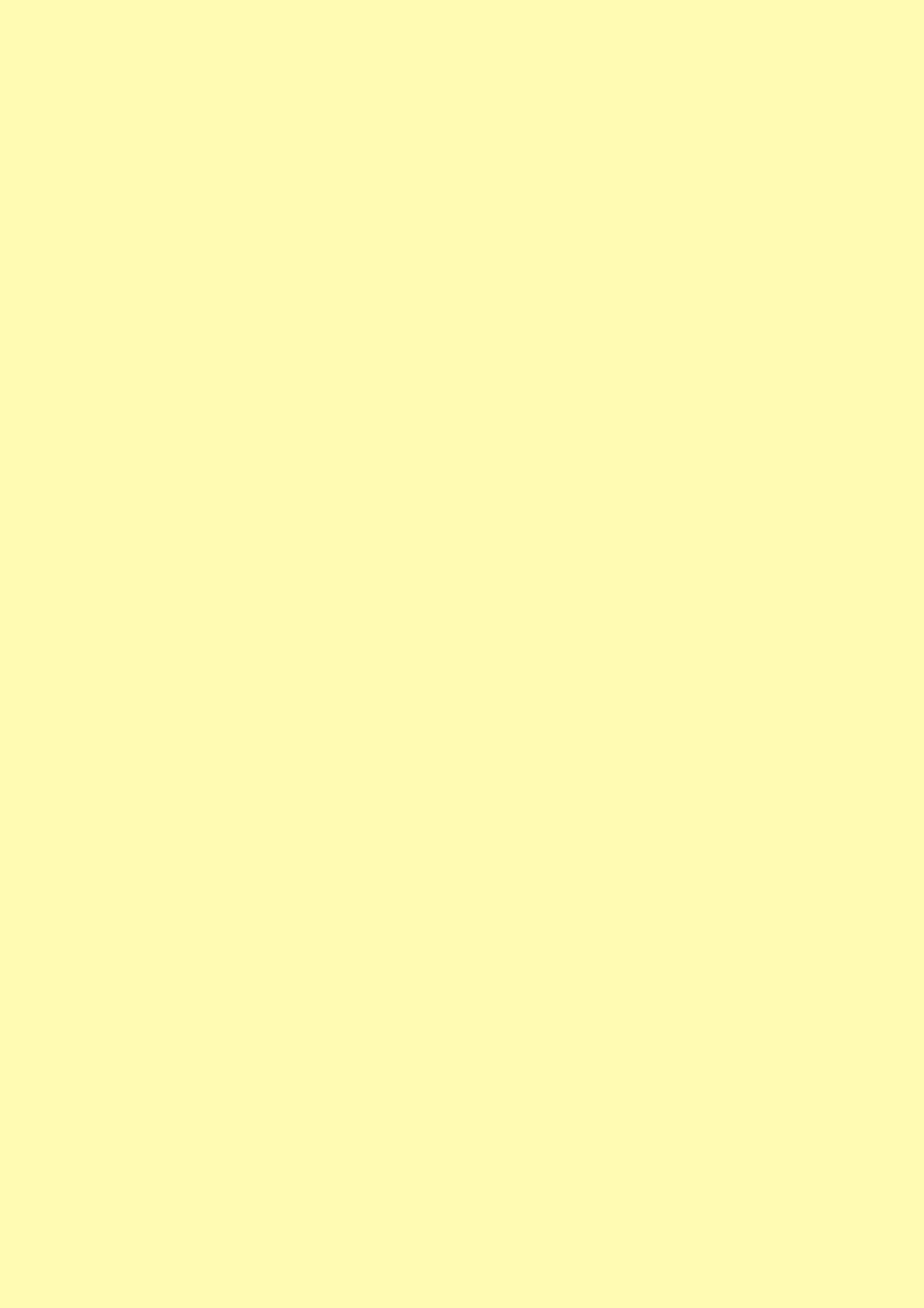**European Production of Advertising Commercials**

**recommended procedures for cost-effective production across Europe of television and cinema commercials from client brief to transmission**

**PREPARED AND PUBLISHED BY A JOINT WORKING PARTY OF THE EACA CFPE**

1ST JANUARY 2004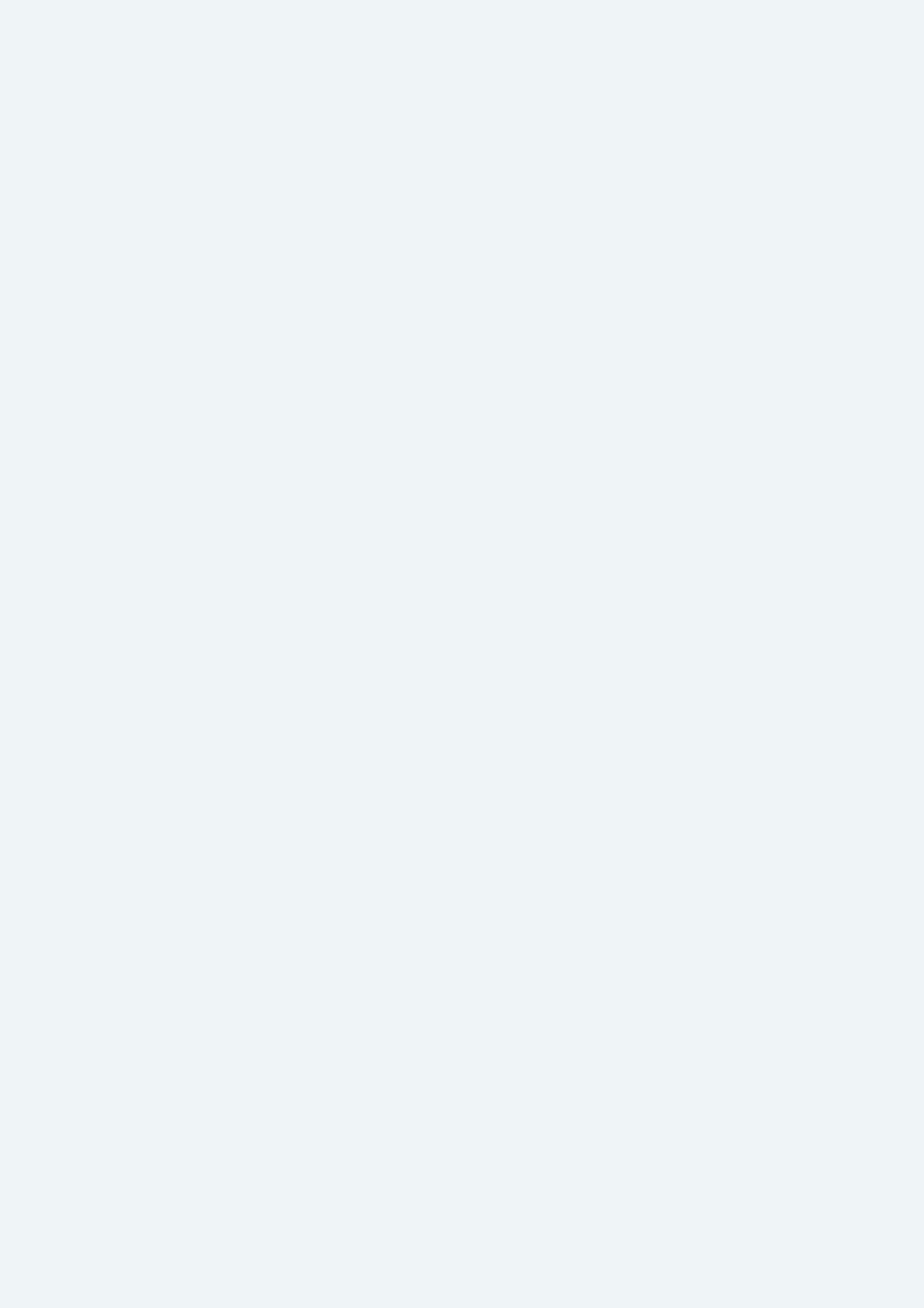|                | Foreword PAGE 4                                                       |          |
|----------------|-----------------------------------------------------------------------|----------|
|                | 1 General Introduction PAGE 5                                         |          |
|                | Client planning and budgeting PAGE 7                                  |          |
|                | DOCUMENT (A) Television commercial production schedules PAGE 8        |          |
|                | DOCUMENT (B) Client/agency general principles PAGE 9                  | contents |
| $\overline{2}$ | Budgeting and briefing in the agency PAGE 11                          |          |
| 3              | Client approvals PAGE 12                                              |          |
| 4              | Briefing the production company PAGE 13                               |          |
|                | DOCUMENT (C) Production and insurance briefing specification PAGE 14  |          |
| 5              | <b>Insurance PAGE 16</b>                                              |          |
| 6              | <b>Artists PAGE 17</b>                                                |          |
| 7              | Music PAGE 18                                                         |          |
| 8              | Production quotes PAGE 19                                             |          |
| 9              | Contracts and payments - advertisers and agencies PAGE 20             |          |
| 10             | Contracts and payments - agencies and production companies PAGE 22    |          |
| 11.            | Pre-production and the pre-production meeting PAGE 23                 |          |
|                | DOCUMENT (D) Check list for a pre-production meeting agenda PAGE 24   |          |
| 12             | The shoot PAGE 25                                                     |          |
|                | DOCUMENT $\left(\mathbf{E}\right)$ Extra charge authorisation PAGE 27 |          |
| 13             | <b>Animation PAGE 28</b>                                              |          |
| 14             | Post production PAGE 29                                               |          |
| 15             | Multi-national production PAGE 33                                     |          |
| 16             | <b>Currency fluctuations PAGE 34</b>                                  |          |
|                |                                                                       |          |

**3**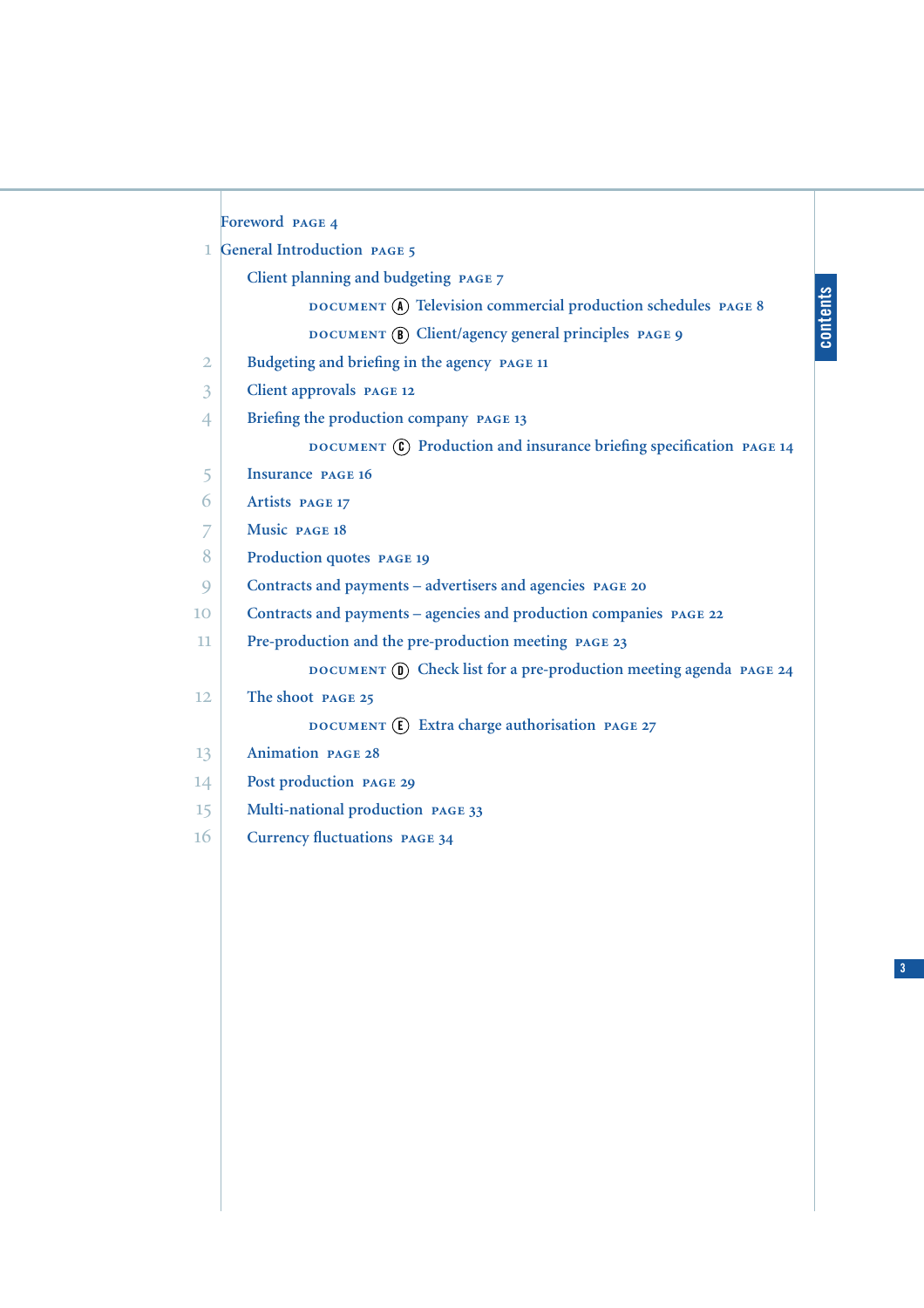# **foreword**

**This document sets out the procedures for producing advertising commercials in Europe. Its purpose is to explain the stages and the process of making a commercial and the role of the client, the agency and the production company in each stage.**

**It does not form any contract for the production of the commercials. Instead, there will be an agreement between the client and the agency and the agency and the production company. Those agreements will not incorporate any part of these procedures.**

**However, if the production and insurance briefing specification or any other of the specimen documents within this procedures guide are completed and agreed between parties they will become part of the contract between the parties.**

**The form of the contract between the agency and production company will vary from country to country. In some countries, such as the UK and Germany, there is a standard agreement for the production of commercials which production companies and agencies use as a matter of routine but, in other countries, there are no standard agreements.**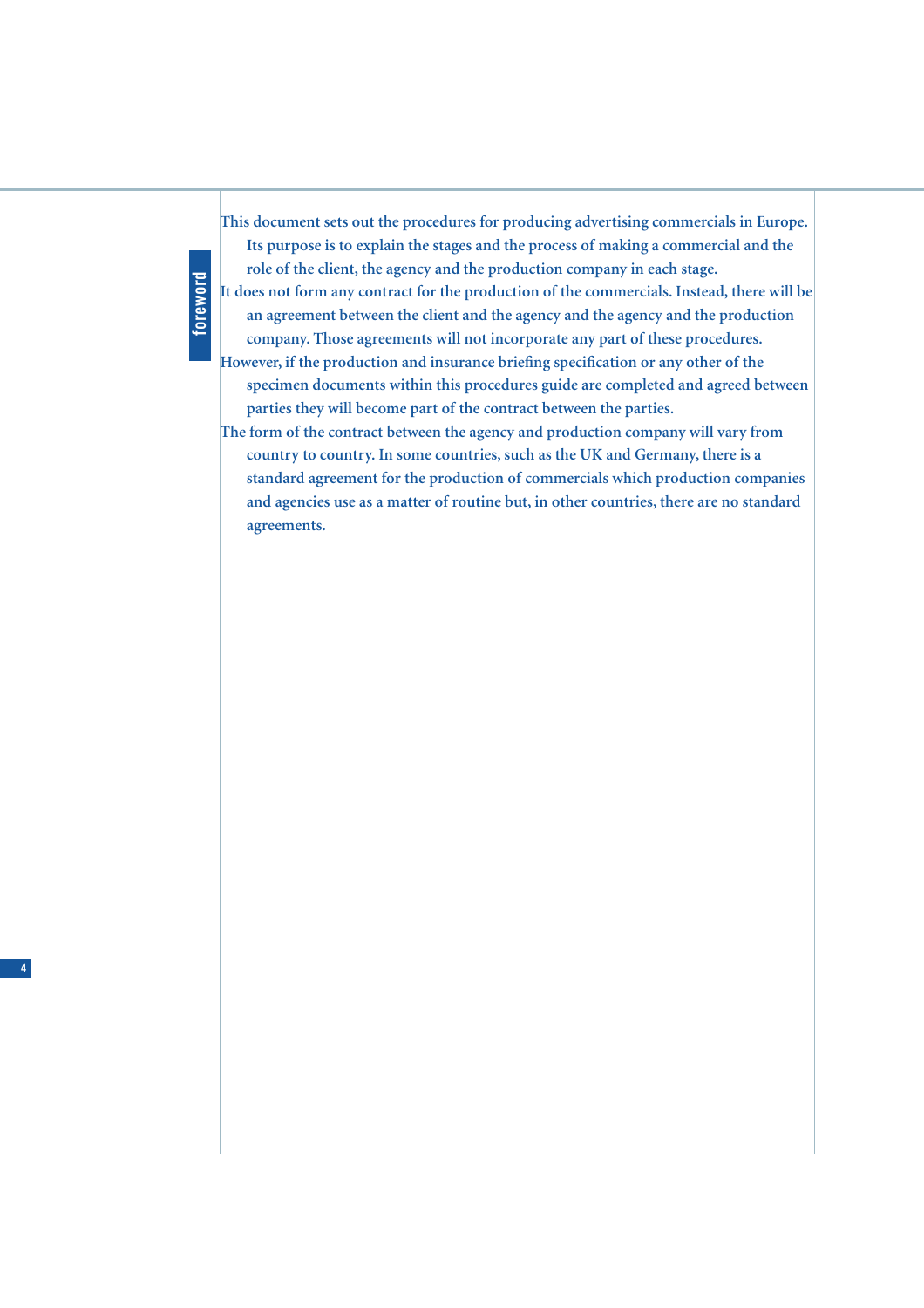- **For any brand or service the production of a commercial is a significant step not just because of the money which has to be spent on it, but because of the expected and hoped-for creative impact that it will have upon the customers and fortunes of the business or service concerned. Its production should be approached with great care as the finished advertisement will represent a considerable investment, with potential returns that are rather greater than the basic financial commitment.**
- **All advertisers should take necessary steps, with their agencies and selected production companies, to allow themselves the best possible chances of producing a commercial cost-effectively that really will serve their perceived needs.**
- **It has been the consistent view of members of the working party that one of the keys to successful production lies in allowing adequate preparation time for the production to be planned and to proceed efficiently.**
- **The working party advocates certain timetables for certain types of commercial production, but it does this in the clear knowledge that 'ideal' circumstances rarely prevail. That, however, does not invalidate the recommendations.**
- **It is realised that, often, time does not seem to be available, but each advertiser must judge the needs for himself. In doing so he must appreciate that he may be putting his own investment at risk and might increase his costs in wanting particular** commercials on the air 'as soon as possible' – or even 'yesterday'!
- **What is really important is that all concerned should be aware of the full implications of looking at attenuated timetables; these will inhibit all parties' ability to consider and negotiate budgets and prices and to get the desired result at the lowest possible cost.**
- **At the same time, the working party advise strongly that all concerned pay due attention** to the advised approval processes for all production stages. [SEE CHAPTER 3]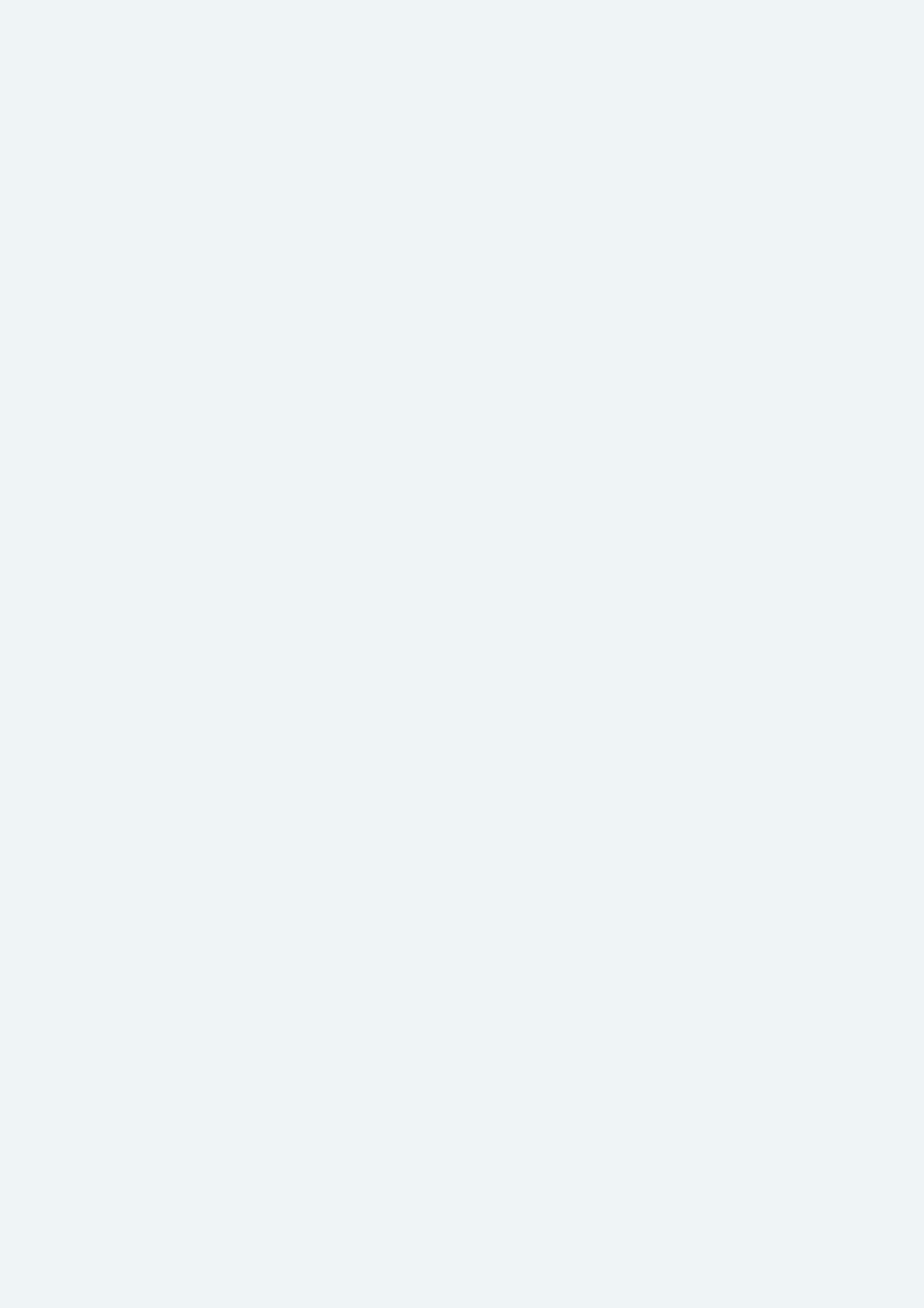### **client planning and budgeting**

- **Each advertiser will have his own ways of dealing with television commercial production, but it is highly desirable that all those involved with the briefing of the agency should have a broad understanding of television media, production and production costs and an appreciation of the importance of realistic timetables.**
- **As a first stage in planning a commercial production, the client, with his agency, will determine a budget for the job. As planning progresses it is likely that the budget will require reconsideration but it is important to keep the total in mind when planning, allocating resources and when briefing the production company and negotiating the contract.**
- **A realistic timetable must be discussed and agreed with the agency at the earliest opportunity.** [SEE DOCUMENT (A)] It must be recognised that compressed or **shortened production schedules will only serve to increase the cost and risk to which the production may be subject.**
- **The client must brief the agency on the detail of his objectives and requirements, including, when necessary, the background marketing objectives and strategy, so that the advertising brief will be specific as to what it is designed to achieve. This should be confirmed in writing. This is particularly important if the advertiser/agency relationship is not long-established.**
- **A full discussion with the agency as to the allocation of the advertising budget must take place (recognising the role of media buying agencies) covering both media and production requirements. Adequate provision must be made for all running costs eg Artist wage', which should be considered alongside the airtime expenditure. All budgets should be agreed in principle and confirmed in writing. The production allocation will need to be reconsidered in the light of creative development and the production company quote. Amendments should be confirmed in writing.**
- **An individual in the client organisation should be nominated to carry the responsibility for all briefing and approvals. Extended or 'layered' approval stages tend to add costs**  $\text{to the job.}$  [ $\text{SE}$  CHAPTER 3].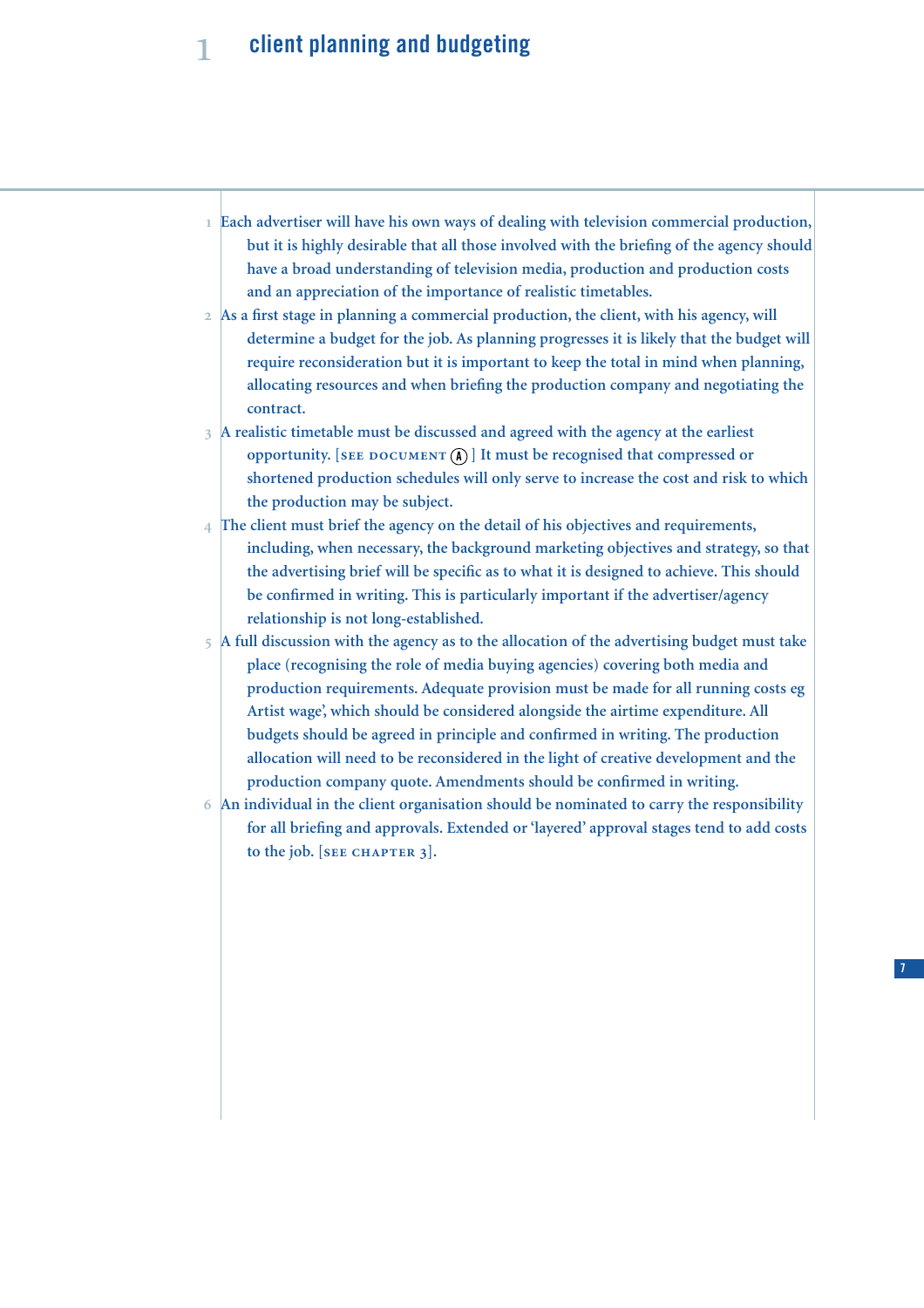### **television / cinema commercial production schedule**

### **FOR A SIMPLE 2/3 DAY BUILD/SHOOT**

client brand brand brand brand brand brand brand brand brand brand brand brand brand brand brand brand brand b

approved by EACA/CFPE



| subject              |                                                      |  |                                 |  |                            |  |
|----------------------|------------------------------------------------------|--|---------------------------------|--|----------------------------|--|
| date schedule raised |                                                      |  | revision no.                    |  |                            |  |
|                      | week minimum cost effective timetable stages         |  | week originally proposed dates* |  | week revised/actual dates* |  |
|                      | Creative brief to agency                             |  |                                 |  |                            |  |
|                      | Present script to client                             |  |                                 |  |                            |  |
|                      | Client approval of script/ballpark estimate          |  |                                 |  |                            |  |
|                      | Research                                             |  |                                 |  |                            |  |
|                      | Client go ahead to production                        |  |                                 |  |                            |  |
| $\mathbf{1}$         | A Approval to proceed with production                |  |                                 |  |                            |  |
|                      | <b>B</b> Select production companies                 |  |                                 |  |                            |  |
|                      | C Script meeting - agency/production companies       |  |                                 |  |                            |  |
|                      | D PIBS to production companies                       |  |                                 |  |                            |  |
| $\overline{2}$       | A Production company quote to agency                 |  |                                 |  |                            |  |
|                      | B Agency submission of estimate to client            |  |                                 |  |                            |  |
|                      |                                                      |  |                                 |  |                            |  |
| $\overline{3}$       | A Review, award & commit contract                    |  |                                 |  |                            |  |
|                      | <b>B</b> Production company contract signed          |  |                                 |  |                            |  |
|                      | C First 50% invoice to agency                        |  |                                 |  |                            |  |
|                      | D Briefings (casting, location etc)                  |  |                                 |  |                            |  |
| 4                    | A Final pre-production meeting/final approvals       |  |                                 |  |                            |  |
|                      | B Production company to receive payment of first 50% |  |                                 |  |                            |  |
|                      | $\overline{C}$ Shoot                                 |  |                                 |  |                            |  |
|                      | D Rushes                                             |  |                                 |  |                            |  |
|                      |                                                      |  |                                 |  |                            |  |
| 5                    | A Off-line director's cut                            |  |                                 |  |                            |  |
|                      | B Agency view director's cut off-line                |  |                                 |  |                            |  |
|                      | C Off-line presentation to client                    |  |                                 |  |                            |  |
| 6                    | A Final approval of off-line                         |  |                                 |  |                            |  |
|                      | B Video finish "on-line"                             |  |                                 |  |                            |  |
|                      | C Final agency and client approval on "on-line"      |  |                                 |  |                            |  |
|                      | D Voice-over record/music and effects dub            |  |                                 |  |                            |  |
|                      |                                                      |  |                                 |  |                            |  |
|                      | A Presentation of completed commercial               |  |                                 |  |                            |  |
|                      | B Delivery of transmission material to stations      |  |                                 |  |                            |  |
|                      | C Production company to invoice second 50%           |  |                                 |  |                            |  |
|                      |                                                      |  |                                 |  |                            |  |

#### NOTE **For cinema:**

a) allow at least two weeks for taking a 'standard TV' commercial to answer print.

b) after approval of answer print, times for print and delivery will depend on your local requirements (Beware: this could take two-three weeks from answer prints.)

\*Including known delay factors which may be added in blank Iines above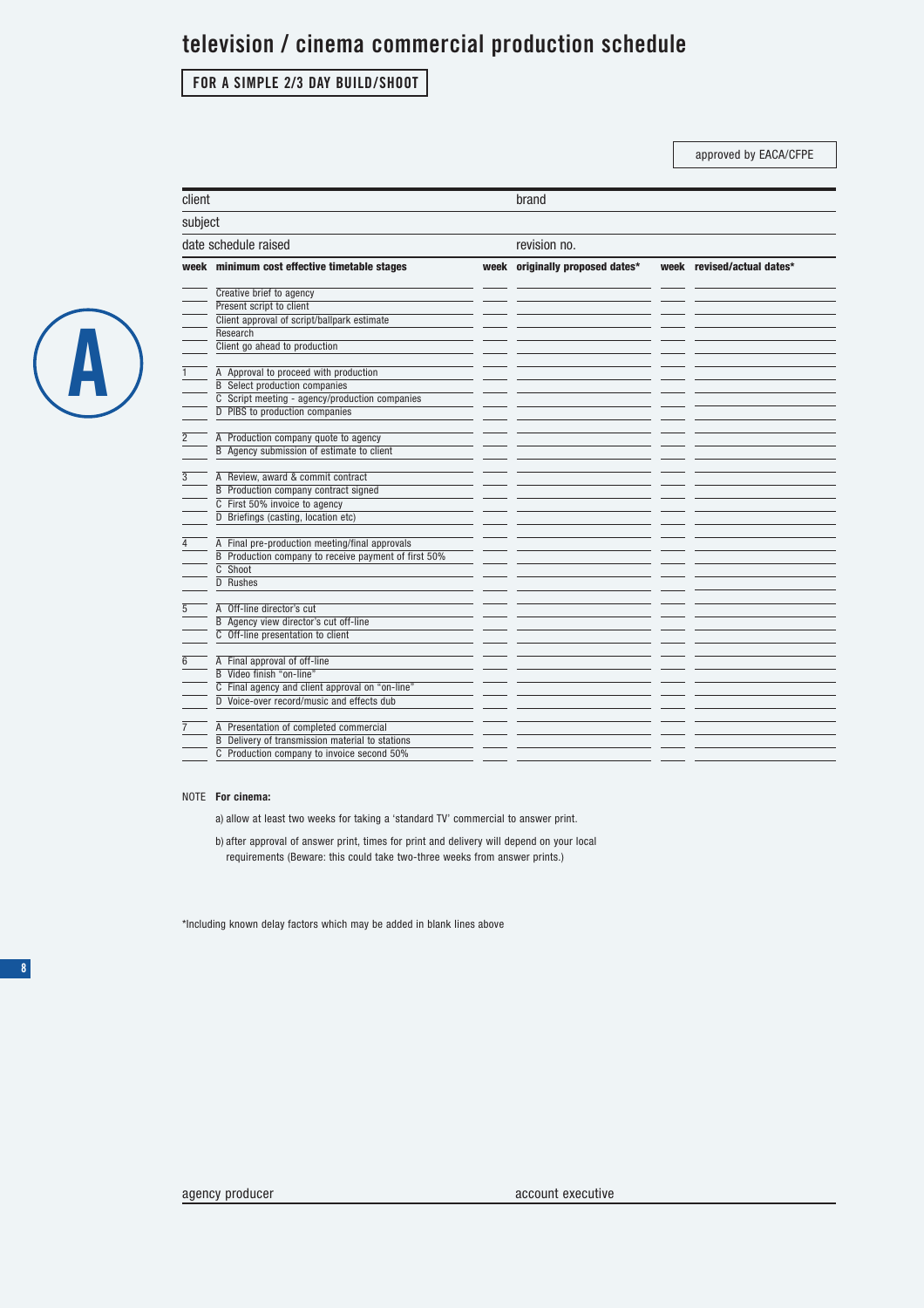### **client/agency general principles**

approved by EACA/CFPE

#### **general principles**

1 It should be noted that, as a principal at law, the agency is held by production companies and other

- suppliers of creative services as solely liable for payment.
- 2 It is, therefore, essential that the agency is paid by the client in time to pay these suppliers.
- 3 The agency shall be required to finance its own service but not the advertising of its client.

#### **suggested items for inclusion in the contract**

#### **a] adherence to procedures**

The client and agency should agree to recognize the approved EACA/CFPE procedures for Producing Advertising Commercials and will follow them.



#### **b] rights and liabilities**

The rights and liabilities between agency and client should correspond to those between the agency and the various creative suppliers under the terms of standard or individual conditions and contracts .

#### **c] authority**

i] The client's written approval of television and cinema scripts and/or storyboards with estimated costs, and approval of the standard production quotation will be the agency's authority to make production contracts. ii] Clear reference will need to be made as to what constitutes the client's authorisation for the agency to transmit.

#### **d] amendments**

i] The agency should, where possible, obtain the approval of the client before any changes in the estimated cost of various items of advertising or any changes in previously approved plans, schedules or work-inprogress are implemented.

ii] The client may request the agency to change, reject, cancel or stop all plans, schedules or work-inprogress and the agency will take all possible steps to comply, provided that the agency can do so within the agency's contractual obligations to suppliers.

iii] In the event of any such cancellations or amendment the client should agree to reimburse the agency for any charges agreed, to which the agency is committed, and also to pay the agency's reasonable costs and fees covering these items.

#### **e] usage of material**

The client and agency should ensure that the contract includes a clear statement as to the client's usage rights in the production material (including territories covered) and on what terms the agency shall be remunerated for such usage.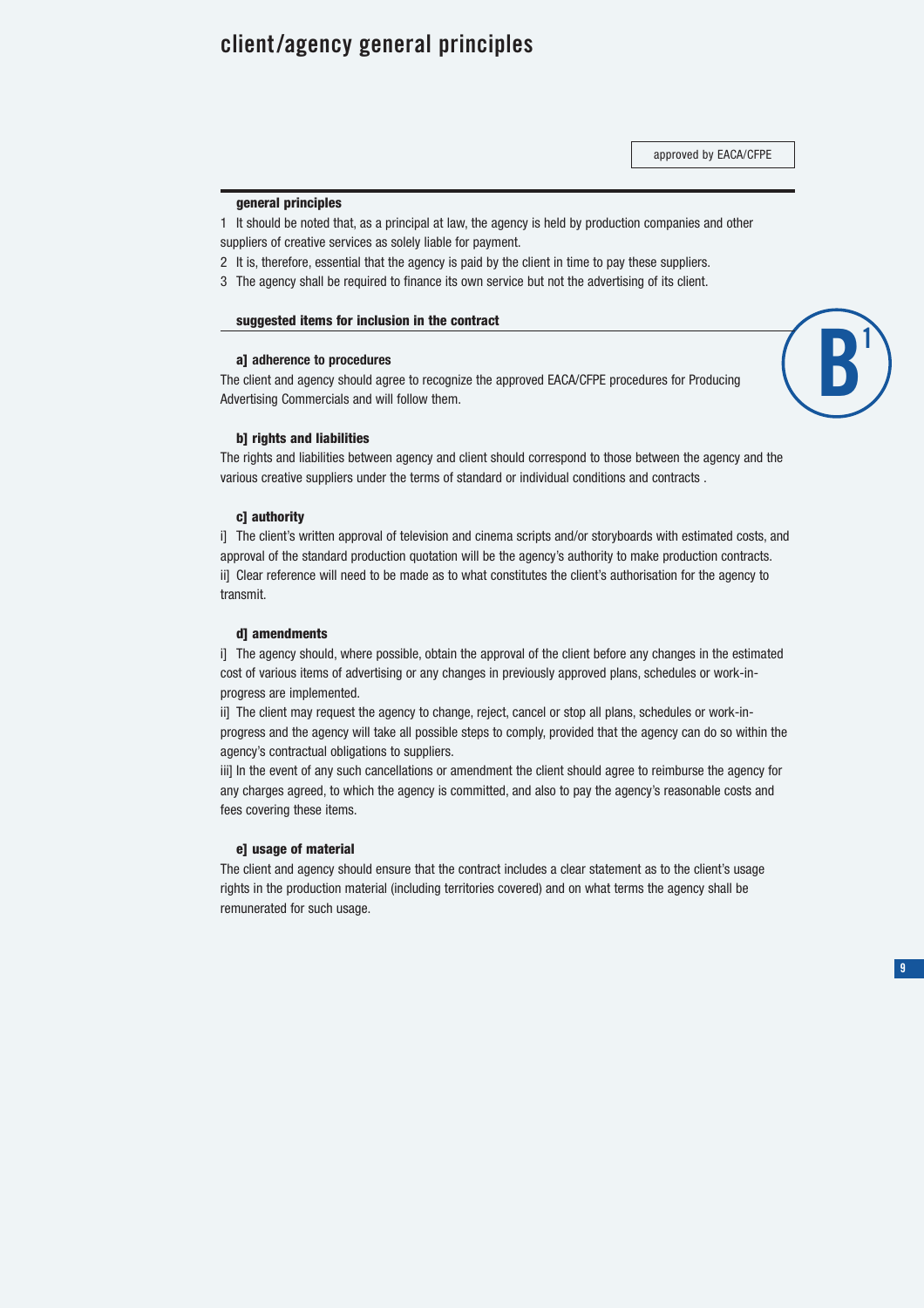#### **f] production costs**

#### i] **production company contract**

The agency should immediately invoice the client on receipt of the invoice from the production company and will clearly specify by which date it must receive payment in order to comply with the production company payment terms. The client should put the agency in a position to pay the production company in accordance with the agreed settlement dates which are shown in Chapter 10 of the Procedures.

#### ii] **artists' costs**

The client should agree to pay agency/production company invoices for models' and actors' buy-outs (including renewed buy-outs) promptly on presentation.

#### iii] **up-front costs incurred before signature of the production company contract**

If the agency and production company agree that, in order to meet schedules, any "up-front" payments are necessary before the contract is signed, these charges must be dealt with in accordance with Chapter 9, paragraph 5 of the Procedures.

#### iv] **additional costs incurred after contract**

If the agency and production company agree that extra expenditure outside of the schedule is required, these charges must be dealt with in accordance with Chapter 10, paragraph 8 of the Procedures.

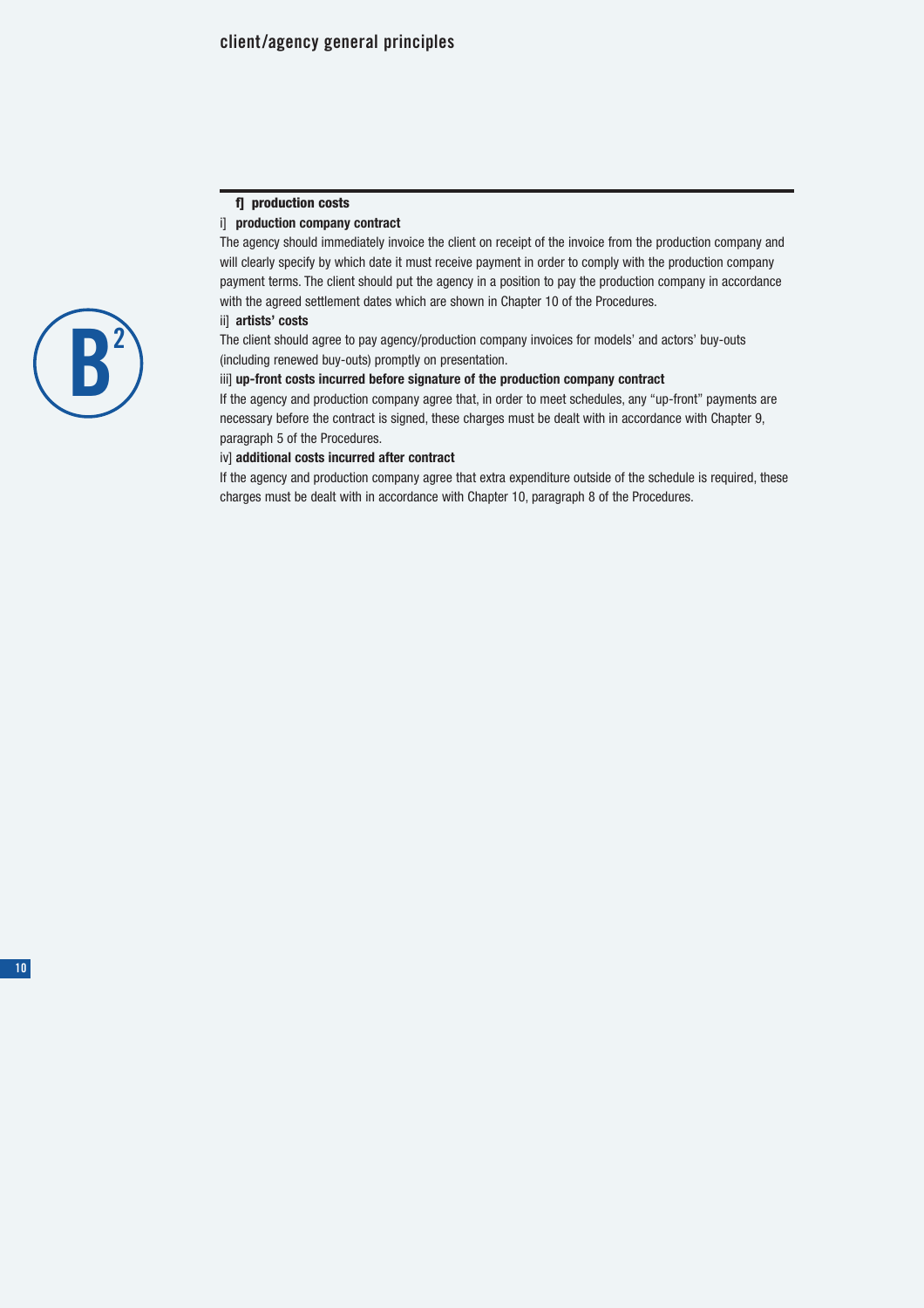### **budgeting and briefing in the agency**

- **Within the agency, responsibility for receiving budget information should be clearly assigned to a single individual, normally the account manager/director, who will also ensure that it is passed on to the creative team, the head of television and the assigned producer and be responsible for monitoring expenditure at all stages.**
- **The account manager/director must explain the brief received from the client to the creative team and the agency producer if they were not present at the initial briefing. The brief should always be confirmed in writing.**
- **A 'Television Commercial Production Schedule' should be drawn up by the agency**  $\mathbf{p}$  **producer.** [SEE DOCUMENT  $\widehat{A}$ ]
- *The head of television and/or producer must be involved with all script development and should always see the script(s), including any visuals as well as text, before they are shown to the client in order that a 'ballpark' figure can be prepared.*
- **The ballpark figure will represent the best estimate that the producer is able to make for the production of a given script, or set of scripts, to the agreed brief. The figure should include an estimate of the production company costs, the agency's direct costs, the artists' buy-outs and other residual costs.**
- **Whilst the ballpark figure will give the client an idea of the order of cost likely to be involved with any job, it should never be regarded as a firm quotation in advance of production company quotes and contract negotiations.**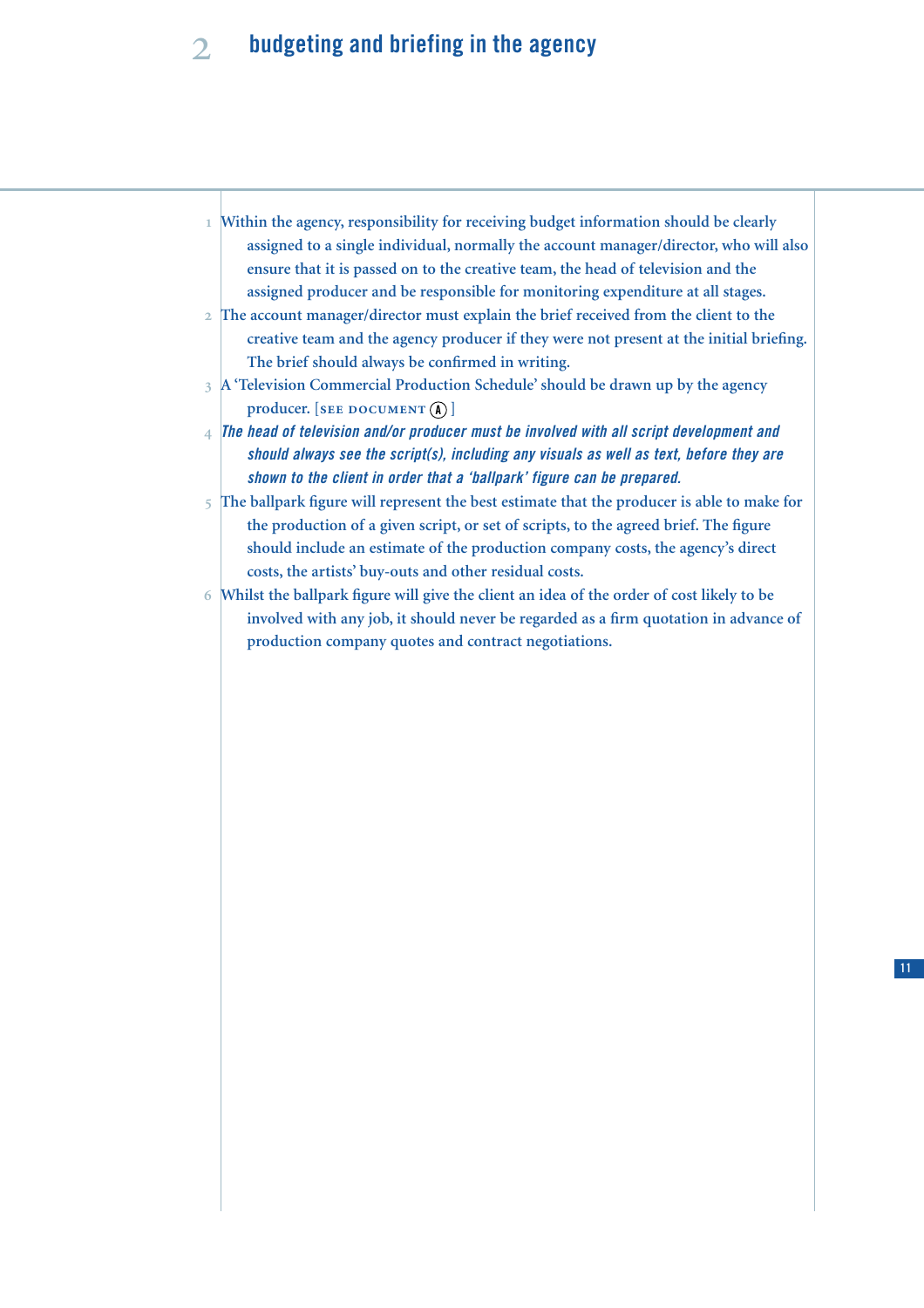### **client approvals**

- **The client should have a formal approval process and should nominate the individual(s) with the authority to approve the creative and financial aspects of each production.**
- **It is the client's responsibility to give prompt approvals by the dates set out in the**
	- $\text{Televation}\text{ Commercial Production}$  Schedule: [SEE DOCUMENT (A)]
		- **to the scripts, with ballpark figures, before quotes are invited**
		- **to the agreed final Production Estimate**
		- **to any changes required to the production schedule.**
- **Approvals of any changes should be confirmed in writing.**
- *Throughout the whole process, lest it cause delays, with consequent higher costs, it is imperative that the client should avoid the 'layering' of approvals (ie having decisions at differing levels), making changes to the script during production and changing the production schedule after the initial approvals.*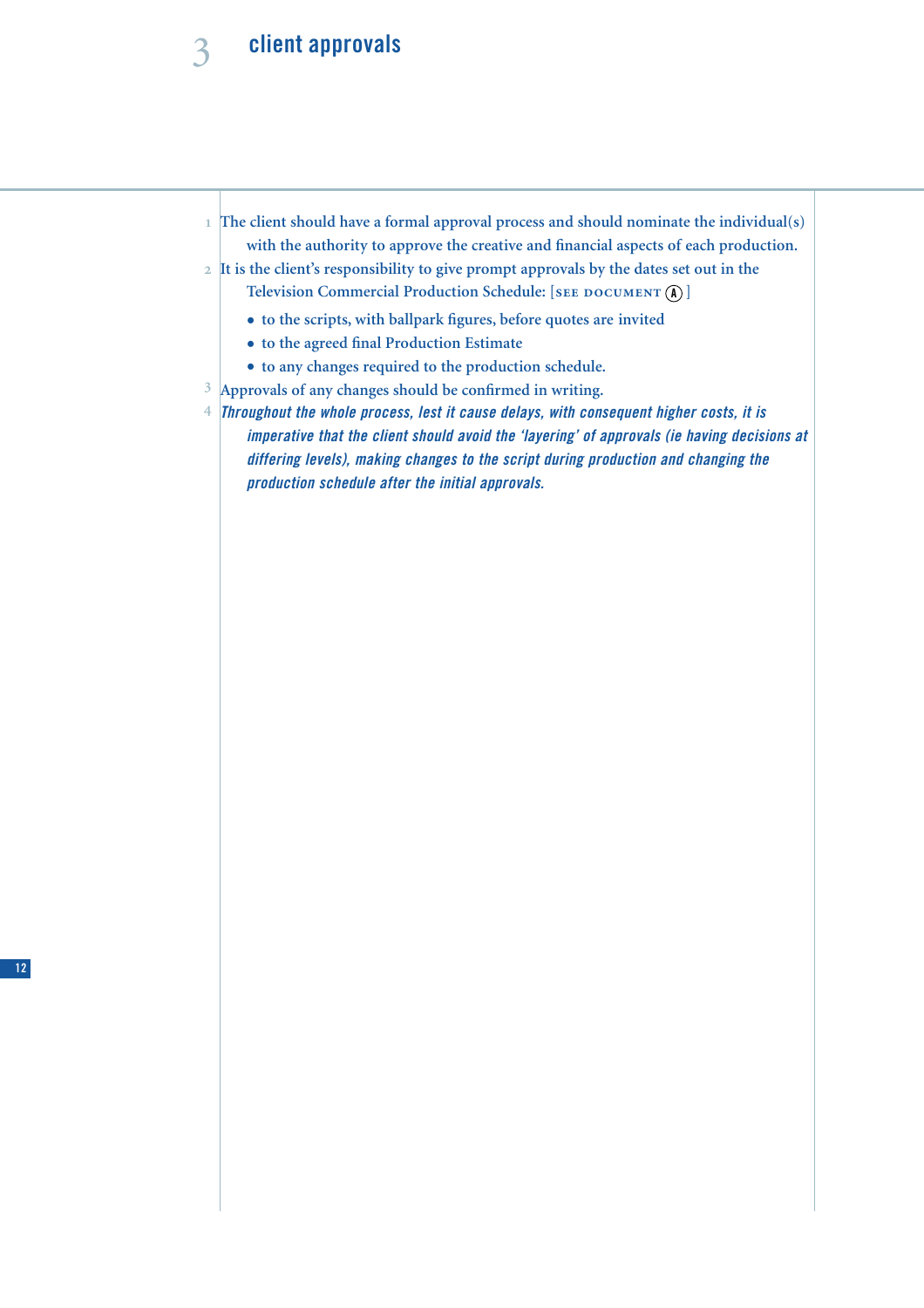# 4 **briefing the production company** single single

- **Following the client's approval of the script, the agency should make a decision whether to invite a quote from one production company which it recommends, or competing quotes from a short list of companies, from which a recommendation to the client will be made. This list should not exceed three companies.**
- **The production company, or companies, should be informed from the outset whether single or multiple quotes are being invited. When a single quote has been invited and further quotes are then required, the original quoter should be informed as soon as possible.**
- **As a first step, there should be a briefing meeting between the agency and the production company (or companies) concerned, including the creative team, to ensure agreement on all the major factors affecting the production. The points covered in this meeting should be set out and confirmed in the Production and Insurance Briefing** Specification (PIBS). [SEE DOCUMENT  $\Omega$ ]
- **The following rules should apply whether the quote is to be on a competitive or single company basis:**
- **All companies agreeing to quote must be given a PIBS in the agreed industry format, which should contain reference to any special features or requirements of the production.**
	- **The brief must include all relevant information from storyboard research, animatics and quick and rough films.**
	- **In the absence of a PIBS issued by the agency, the quotation will be subject to amendment if agency requirements, unknown to the production company at the time of the preparation of the quote, are briefed at a later stage. The client should be kept fully informed.**
- **If Local Authority clearance has not been obtained before quotes are sought, it should be obtained as quickly as possible and the company (or companies) should be kept informed of all developments, especially any that might affect the creative treatment originally set down in the brief.**
- **The company (or companies) involved must be given the all the relevant material to enable them to make a reasonable judgment of the parameters of the budget so that they will avoid the risk of developing concepts which are inappropriate to the budget or the expectations of the advertiser and agency.**
- **The agency must provide a clear timetable for the production and a date for the supply of the finished commercial, be it for a sales conference or for transmission.**
- **Adequate time must be allowed for the preparation of the quotes, especially when productions involve substantial set-builds, foreign locations or when the production company (or companies) is required to do research prior to finalising the quote. Where competitive quotes are being called for, all companies should be given the same length of time to prepare their quotes and the same date upon which to supply them. With the exception of fast-track production, a minimum of one working week should be allowed between the briefing meeting and the provision of a quote.**
- **All quotes must be provided on a standard production quote.**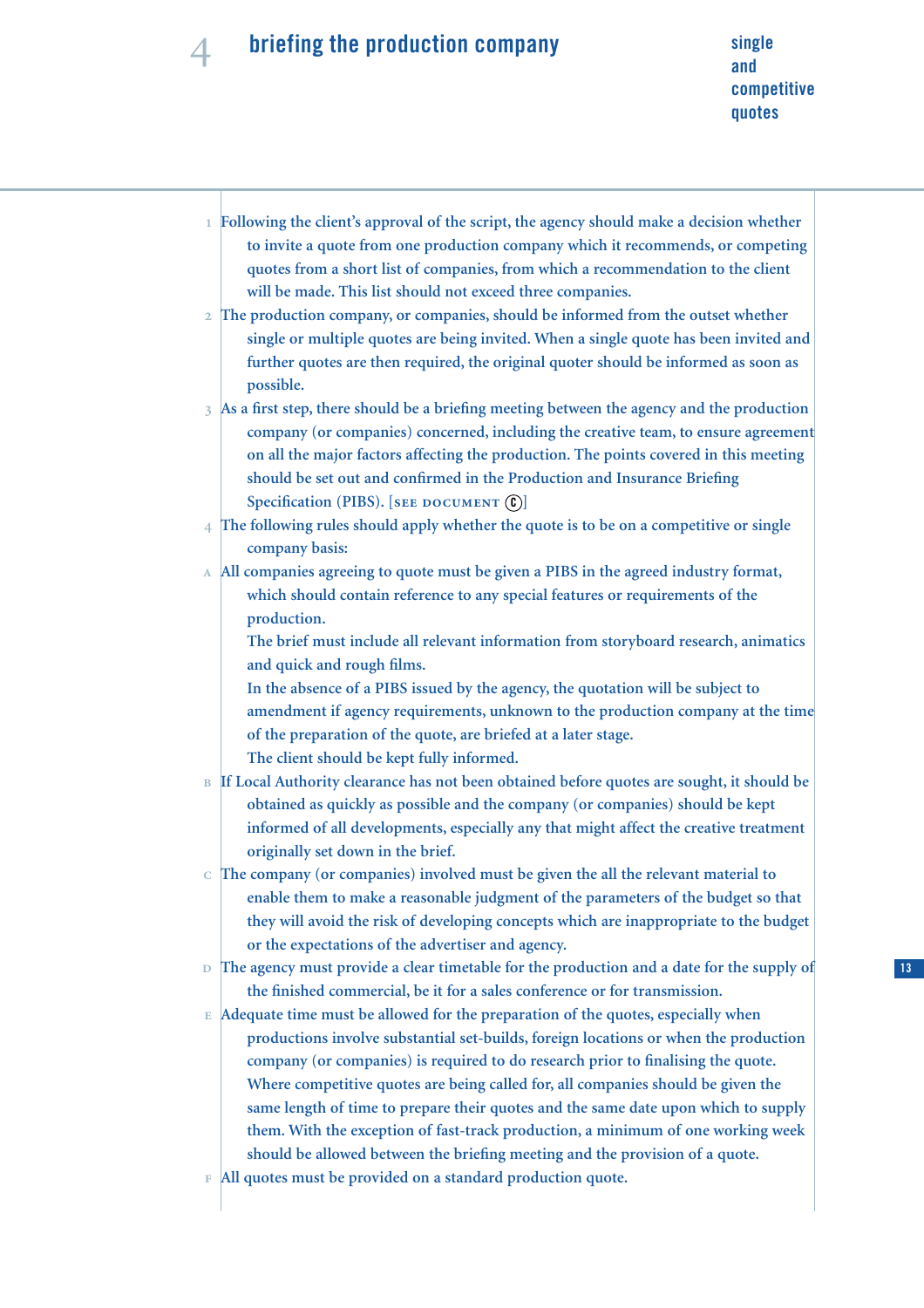### **production briefing specification**

**from:** (agency)

approved by EACA/CFPE

| N |
|---|
|   |
|   |

| <b>from:</b> (agency)                                                                             |                           |
|---------------------------------------------------------------------------------------------------|---------------------------|
| agency producer                                                                                   |                           |
| creative group                                                                                    |                           |
| to: production company                                                                            |                           |
| producer                                                                                          |                           |
| director                                                                                          |                           |
| client                                                                                            | product                   |
| length(s)                                                                                         | no.                       |
| title(s)                                                                                          | versions                  |
| format:<br>$35mm$ $\vert$ $\vert$<br>$16mm$ [ ]<br>video [                                        | $other$ $\lceil$ $\rceil$ |
| we would like you to provide an estimate for the production of the television $\lceil$ ] cinema [ | $\mathbf{1}$<br>both [    |
| commercials listed above                                                                          |                           |
| the script(s)/storyboard you are quoting on is/are attached and is/are dated:                     | submission no.            |
| we need your estimate by:                                                                         |                           |
| we intend to confirm the production on:                                                           |                           |
| your delivery dates are as follows:                                                               |                           |
| to the agency:                                                                                    | in what form:             |
| to the client:                                                                                    | in what form:             |
| this film(s) is being made for international use: $yes [ ] no [ ]$                                |                           |
| See special requirements                                                                          |                           |
| please quote for use in the following countries:                                                  |                           |
|                                                                                                   |                           |
| the number of companies quoting io:                                                               |                           |

the number of companies quoting is:

material may be required for use in future productions for the same client/product group. yes [ ] no [ ]

**creative brief and guidelines**

**special requirements**

the accompanying check list shows whether agency or production company will be responsible for particular areas of production. On acceptance of the detail contained within this specification please return with your quotation to the agency producer.

| signed | on behalf of the advertising agency: date |
|--------|-------------------------------------------|
| signed | on behalf of the production company: date |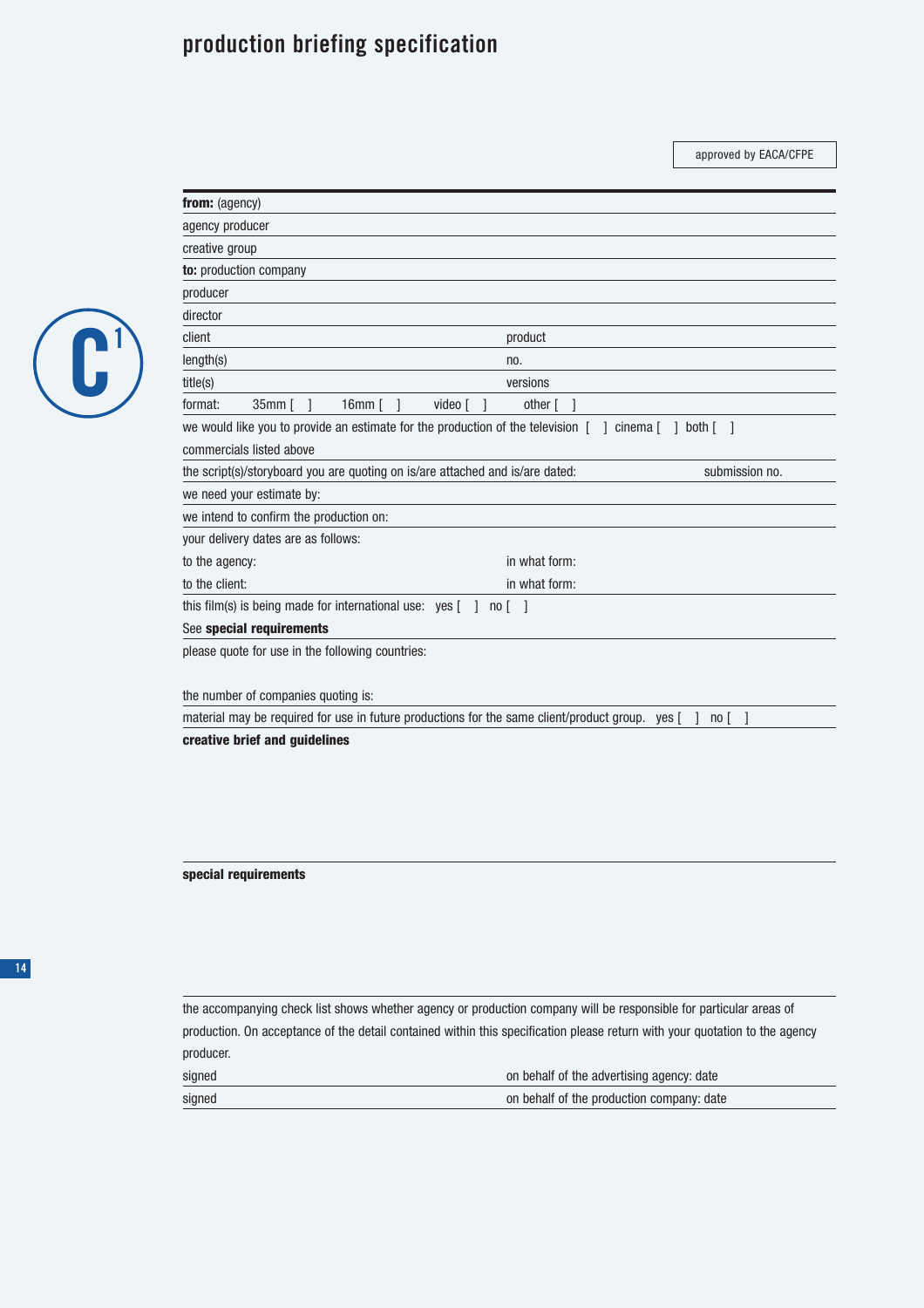| * These items are subject to special consideration                         |            | responsibility of |          |              |
|----------------------------------------------------------------------------|------------|-------------------|----------|--------------|
|                                                                            |            | agency            | prod. co | not required |
| Location recce                                                             | $01*$      |                   |          |              |
| International casting                                                      | $02*$      |                   |          |              |
| Casting                                                                    | $03*$      |                   |          |              |
| Video casting                                                              | 04         |                   |          |              |
| Artists test fees                                                          | 05         |                   |          |              |
| Artists fees - featured (BSF)                                              | 06         |                   |          |              |
| Artists fees - extras                                                      | 07         |                   |          |              |
| Artists fees - stand ins                                                   | 08         |                   |          |              |
| Artists fees - stunts (BSF only)                                           | 09         |                   |          |              |
| Artists fees - voice overs                                                 | 10         |                   |          |              |
| Child audition fees                                                        | 11         |                   |          |              |
| Child artiste fees                                                         | 12         |                   |          |              |
| Chaperone fees                                                             | 13         |                   |          |              |
| Hand artiste                                                               | 14         |                   |          |              |
| International voice-over                                                   | 15         |                   |          |              |
| Animals & handlers                                                         | $16*$      |                   |          |              |
| Home economist                                                             | 17         |                   |          |              |
| Stills photographers                                                       | 18         |                   |          |              |
| Special personnel                                                          | $19*$      |                   |          |              |
| Artwork/packs                                                              | 20         |                   |          |              |
| Product delivery                                                           | 21         |                   |          |              |
| Wardrobe                                                                   | $22*$      |                   |          |              |
| Props                                                                      | $23*$      |                   |          |              |
| A) Client<br>Travel/hotel                                                  | 24         |                   |          |              |
|                                                                            |            |                   |          |              |
| B) Agency                                                                  |            |                   |          |              |
| C) Artists                                                                 |            |                   |          |              |
| Rushes only                                                                | 25         |                   |          |              |
| Director's cut                                                             | 26         |                   |          |              |
| To D1 master without opticals                                              | 27         |                   |          |              |
| To D1 master with film/video opticals                                      | 28         |                   |          |              |
| Kinescopage                                                                | 29         |                   |          |              |
| Intermediate pos & neg                                                     | 30         |                   |          |              |
| Recording - No. of hours                                                   | 31         |                   |          |              |
| Dubbing - No. of hours                                                     | 32         |                   |          |              |
| Sound FX                                                                   | 33         |                   |          |              |
| Library music<br>A) Search & tech expenses                                 | 34         |                   |          |              |
| B) Rights                                                                  |            |                   |          |              |
| Stock shots<br>A) Search & tech expenses                                   | 35         |                   |          |              |
| B) Rights                                                                  |            |                   |          |              |
| Master safety copies                                                       | 36         |                   |          |              |
| <b>VHS number</b>                                                          | 37         |                   |          |              |
| <b>Broadcast copies</b>                                                    | 38         |                   |          |              |
| Artiste insurance A) Employer's liability                                  | 39         |                   |          |              |
| B) Non-appearance fee                                                      |            |                   |          |              |
| C) Travel insurance                                                        |            |                   |          |              |
| Other insurance                                                            | 40         |                   |          |              |
| Weather insurance                                                          | 41         |                   |          |              |
| Original music and recording                                               | 42         |                   |          |              |
| Singers' session fees                                                      | 43         |                   |          |              |
|                                                                            |            |                   |          |              |
| Music licence<br>A) Years                                                  | $44\,$     |                   |          |              |
| B) Territories                                                             |            |                   |          |              |
|                                                                            | 45         |                   |          |              |
|                                                                            | 46         |                   |          |              |
|                                                                            | $47\,$     |                   |          |              |
|                                                                            | 48         |                   |          |              |
|                                                                            |            |                   |          |              |
| Separate costings required for:<br>Weather days giving weekends separately | 49         |                   |          |              |
|                                                                            |            |                   |          |              |
| Weather insurance                                                          | $50\,$     |                   |          |              |
| Artists buyouts formonths forcountries as listed                           | 51         |                   |          |              |
| Individual country versions                                                | 52         |                   |          |              |
|                                                                            | ${\bf 53}$ |                   |          |              |
|                                                                            | 54         |                   |          |              |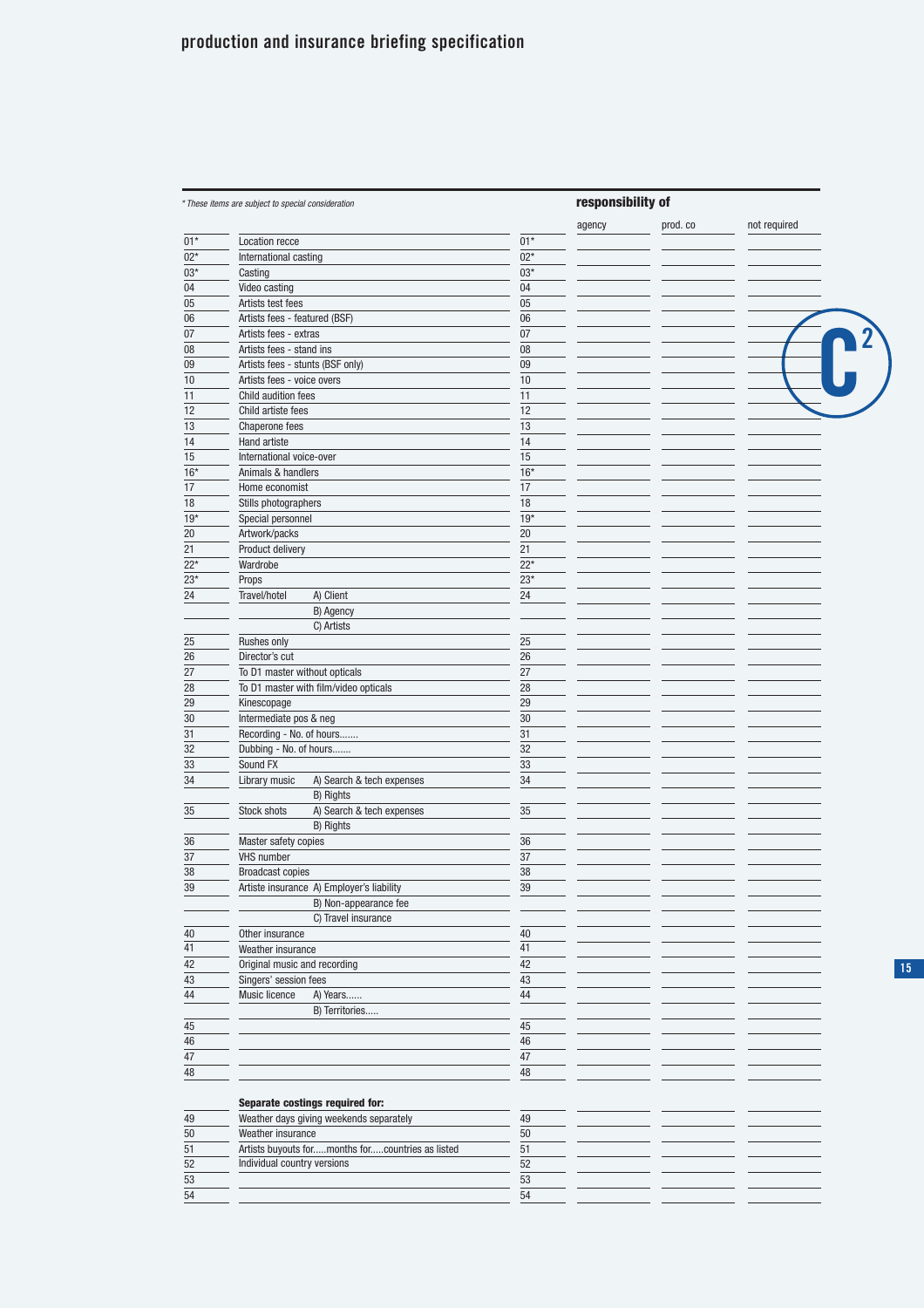

- **The whole production process is a high risk one and it is vital to ensure that the risks are covered by full and effective insurance policies. The responsibility for this will rest jointly on the advertising agency and the production company, but it is important that the client is aware of the arrangements.**
- **The production contract should state those specific areas of responsibility for insurance cover, which must be undertaken by the agency and the production agency, but the contract will only be properly completed if full information is provided at the briefing stage.**

**As part of this, special attention should be given to the following areas:** *Weather days* 

**A "Weather Day" is a day on which shooting takes place because it has not been possible to complete filming on the scheduled shooting dates as a result of unsuitable the weather on all or part of one or more of those days.**

**The cost of a Weather Day (being the costs incurred and quoted by the production company plus a mark up) should be met by the client.**

**The client can insure himself against such costs and the agency should advise him of both the cost of a Weather Day and the cost of insuring against a Weather Day, so that he can decide whether or not to take out the relevant insurance.**

**Contracts should provide that the client will pay the Weather Day cost to the agency within twenty one days of the Weather Day (whether or not the client has opted to take Weather Day insurance) and for the agency to pay the production company all Weather Day costs within thirty days of the Weather Day.**

**Weather insurance can cover different types of weather risks that make shooting impractical in accordance with the script:**

- **Reasonable photographic conditions**
- **Sunshine**
- **No rain**
- **Wind**

#### *Special properties*

**If "special properties" are involved, specific arrangements should be made. Where these relate to client products (eg cars, food, packaging etc.), the client/agency will need to insure such items until they are delivered on-set. From that point until the end of the shoot, responsibility will pass to the production company's insurance. Thereafter it will revert back to the client/agency.**

### *Artist insurance*

**Whoever engages the artist will be responsible for his/her non-appearance up to the time when he/she is called onto the set. The artist will then be under the director's control and fall under the production company's insurance cover, until he/she is released at the end of the shooting day. Thereafter, the artist will, once again, become the insurance responsibility of whoever engaged him/her.**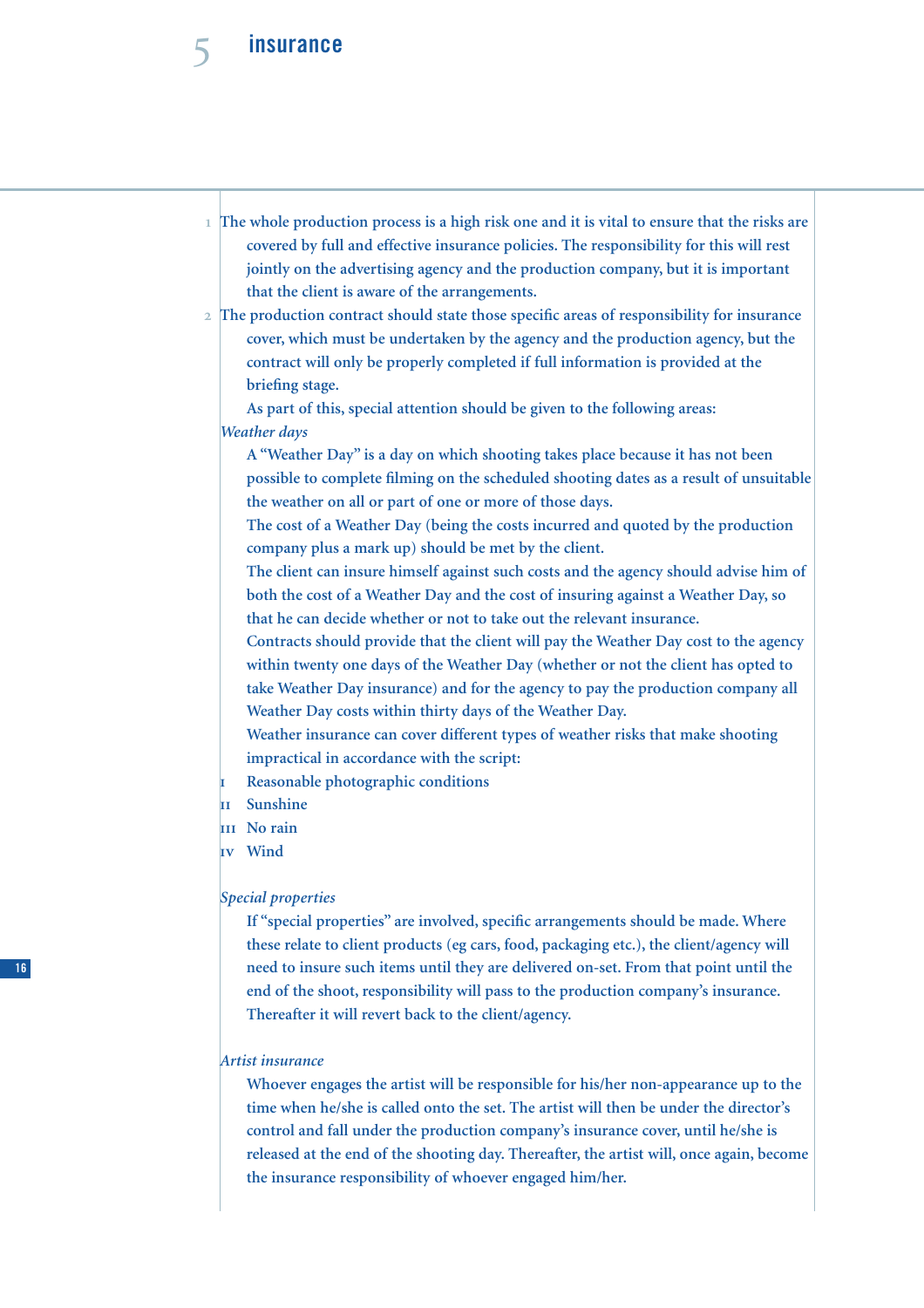### **artists [performers]**

- **Artists are an expensive part of any production and all should be fully aware of this. Normally the approved production estimate will have indicated the details of the artists being engaged, but this cost will only cover the shoot.**
- **In most cases the transmission of a commercial will involve the subsequent regular payment of use, or residual fees, depending on transmission arrangements. Particular caution is required when separate media buying companies are employed in addition to the advertising agency to ensure correct information is given to the talent negotiator.**
- **All concerned with the casting and engagement process should be familiar with the definitions applied to "Featured", "Walk-on" and "Background" artists (or their local equivalents). It is very important that each artist's category should be most carefully defined at the outset as any attempt at subsequent regarding of an artist's status can be a very difficult, expensive and delicate matter ie featured or background extra.**
- **Usage rights have to be negotiated individually with the artist's agent. As a rule of thumb, the PMA and AMA charts are usually used across Europe as a starting point for negotiation. These illustrate the cost of using a performer country by country as a % of the basic daily rate on which the artist was originally engaged. Please note, however, these are only an initial guideline and final figures will depend on individual negotiation. As always, it is desirable to include all ancillary usages and all countries at the outset of negotiations – as later negotiation can be extremely expensive.**
- **Particular attention is drawn to the separate and distinct status of children or minors i.e. any performer under the age of 16 years in any performance in a commercial.**
- **The role and responsibilities of a 'casting director' (if employed) should be properly defined. Their brief, in respect of each artist, must be absolutely confidential and 'secure' as to each individual artist contracted and their positive confirmation of this understanding should be sought.**
- **If the production company is commissioning talent, it should be informed by the agency about the media budget or the number of planned screenings to be able to negotiate the usage fee of the actor(s).**

**17**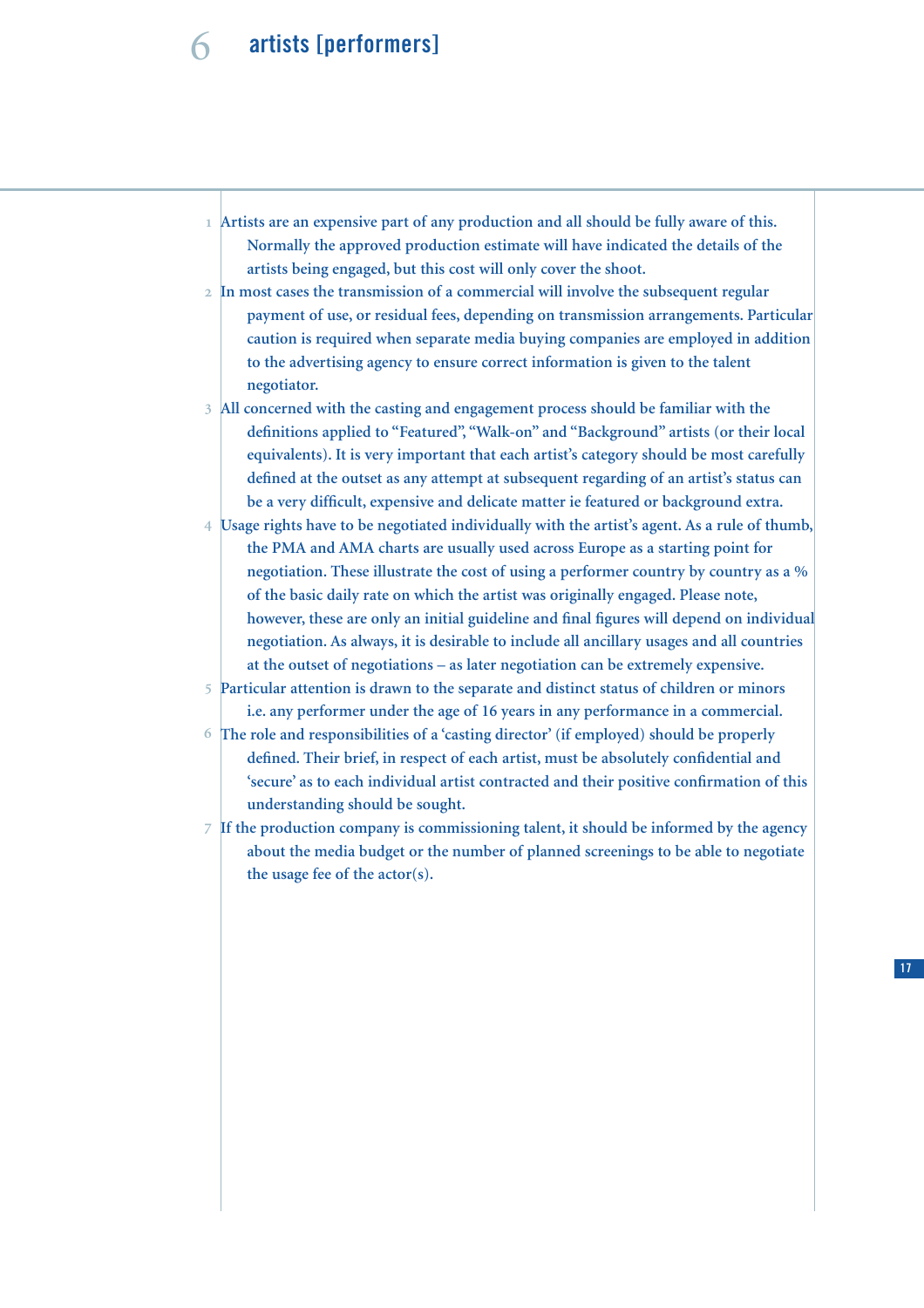

**Music plays a major role in most television/cinema commercials.**

**In simple terms, it will break down into three types:**

- **a) specially commissioned music (ie written to fit your commercial)**
- **b) existing track (ie commercially available in shops or heard on the radio).**
- **c) production or library music (ie existing compositions for audio visual use, including commercials, and made available to professionals in film, TV and advertising on CD).**
- **All three approaches should be discussed with the creative team/client/director and costs included in the original quotation to the client.**
- **For each route, it is also necessary that the account team/client give the producer a full usage schedule/territories before any usage negotiations can take place. Similarly check if any alternate media to TV are intended (eg cinema, radio, Internet or other ancillary media).**
- **It is better to negotiate ALL USAGES from the start than after the initial deal has been done.**

*Specially written tracks*

- **a) A brief to the music company should be written by the creative team and agreed by the agency/client/director before sending.**
- **b) After the demo and costs have been agreed then the agency should give a copy of the final film edit to the composer to produce his/her finished track.** *Existing tracks*
- **a) The creative team will have a track in mind and this should be shown on the original script presented to the client.**
- **b) The publishing company or music negotiators should be asked to find out how much the track would cost to use and its availability on the basis of all the likely media usage options. Permission and payment will have to be made to both the publisher of the music and the record company which recorded it.**
- **c) A decision should be made prior to talking to any music company, whether it is intended to use an existing track without re-recording and changing the words or whether you wish to do so. This could affect the original performing artists' view on releasing the track and on the cost.**

*Library*

**The library track will be owned by a library music company and all negotiation should be carried out directly with them.**

**NB All parties have to keep in mind that beside the "moral" and "technical" rights being paid to a composer/editor/music company, in various countries additional charges have to be paid.**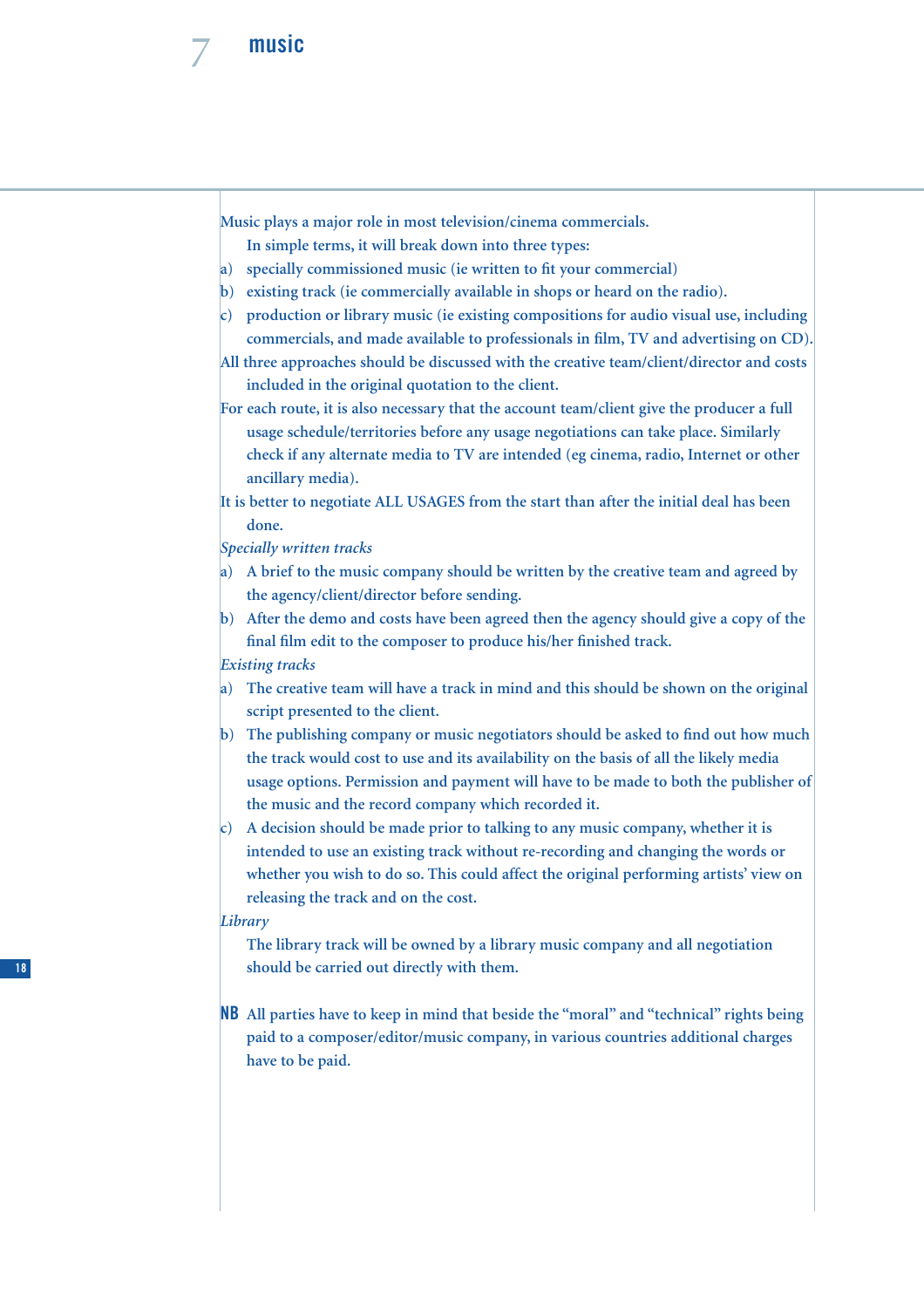### **production quotes**

- **Production companies should prepare their quotes on a standard industry form. Each must be based on the agreed PIBS from the agency, unless otherwise indicated on the quote.**
- **If there is a subsequent change in the PIBS, the companies should have the opportunity to revise their quotes.**
- **It must be recognised that accurate estimation of many items is very difficult at this stage. If a 'recce' or some research will result in a more accurate quote, the production company should not be expected to bear this cost if it has no assurance of reimbursement from the agency.**
- **All quotes should indicate the period during which the job might be commissioned at the quoted price, subject to any extra cost imposed by foreign government action.**
- **The company and the agency should agree in advance any parameters which might be necessary for dealing with foreign currency fluctuations.**
- **When competitive quotes have been sought, the agency should observe the following rules:** 6
- **Each must be regarded as strictly confidential and must not, in any circumstances, be divulged to competing companies.**
- **Each must be evaluated by the agency, taking into account all the relevant factors and not just cost, before a decision between them is taken.**  $\overline{B}$
- **The agency producer should present all quotes to the client with the agency's recommendation of production company and the reasons for any disparity between its quote and the agency's ballpark figure.**
- **After consultation between the agency and the client, a period not exceeding five working days should be allowed for discussions between the agency and the production company, in order to arrive at a finally agreed contract price.**
- **The final details of the contract must be settled before any work begins on the production so that written confirmation may be given before any costs are incurred.**
- **Together with the production company's quote(s), the agency must present the client**  $with an estimate for directly incurred costs. [SEE ABOVE]$
- **The agency should confirm to the client the details of the Television Commercial Production Schedule, indicating any differences from preceding schedules.**  $\mathbf{R}$
- **When the client approves the quote presented to him, the agency should confirm the production to the company concerned immediately – and in writing.**  $\overline{Q}$
- **Likewise, the agency must inform, promptly, those production companies whose quotes have not been accepted.**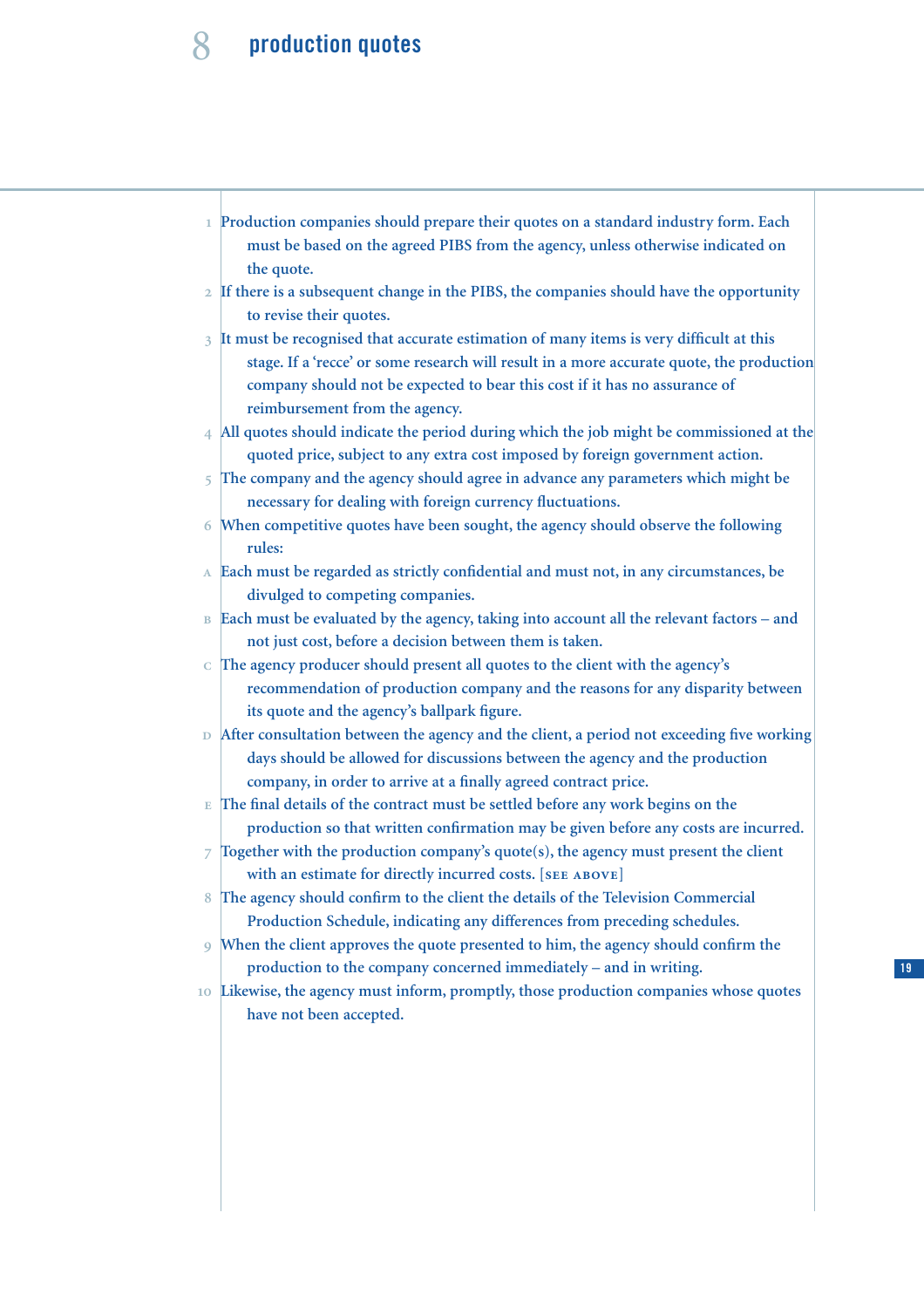### **client/agency contracts There should be a formal written agreement between the advertiser and the agency which ought to cover all relevant responsibilities. These will include the detail of agreed payment arrangements, which will be compatible with the recommended payment** arrangements between agencies and the production companies. [SEE DOCUMENT (B)] **Within the terms of this agreement, specific provision should be made for the payment of television production costs. production quote(s) The agency should secure from the advertiser written approval of the choice of production company before any production expenditure is incurred.** The production quote should be set out in detail on the agreed form. [SEE ABOVE] **approval When he receives the quote from the agency, the advertiser must either give written approval or raise queries without delay. If further discussions are needed with the selected production company to reach an agreed contract price, this process should** be completed within five working days [CF CHAPTER 8.6D]. **The advertiser must make appropriate internal arrangements to ensure approval in sufficient time to meet the scheduled delivery date, including:** allocations of responsibility for decisions at senior levels. [SEE CHAPTER 3] **the methods for issuing purchase orders (or any other form of approval – see item ) the method for authorising payments. If the approval is delayed, the advertiser must immediately inform the agency, who will advise the production company. This could lead to loss of key personnel, (eg the selected director), the postponement of the air date etc, with possible major budget implications. The preferred method of advertiser approval of the quote should be specified in the advertiser/agency agreement.**  $\mathbb{E}\left[\mathsf{As}\right.$  soon as approval is received, the agency should set in train the procedures outlined in **Chapter 8. expenditure and payments When the agency receives the advertiser's approval, it should immediately invoice the advertiser for the first 50% of the quote. When the production company's contracted work is completed, the agency should invoice the advertiser for the second 50%. Payment terms for 'fast-track' commercial production (first payment of 75%) must be approved by the advertiser in advance.** f.  $\overline{2}$  $\overline{A}$  $\overline{B}$  $\overline{3}$  $\overline{A}$  $\overline{A}$  $\overline{A}$  $\overline{\mathbf{B}}$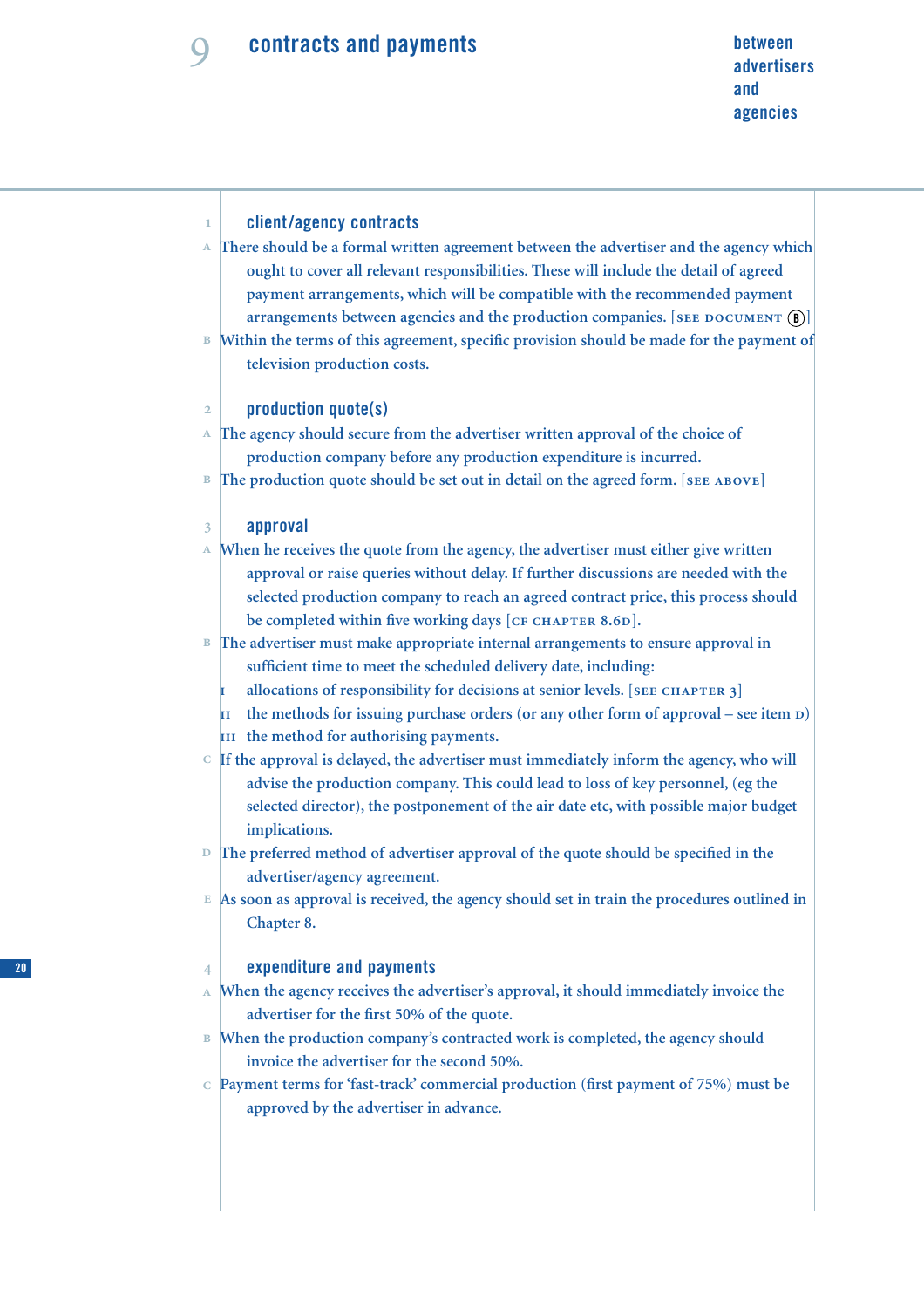- **The advertiser must ensure, in all cases, that the agency receives payment prior to the date on which the agency has to pay the production company, as late payment by him is not a reason for a delayed payment to the production company.**
	- **up-front costs incurred before signature of the production company contract.**
- **If the agency and production company agree that 'up-front' payments are necessary to meet time schedules before the contract is signed, they must be approved by the advertiser, and confirmed in writing.**

 $\overline{5}$ 

**21**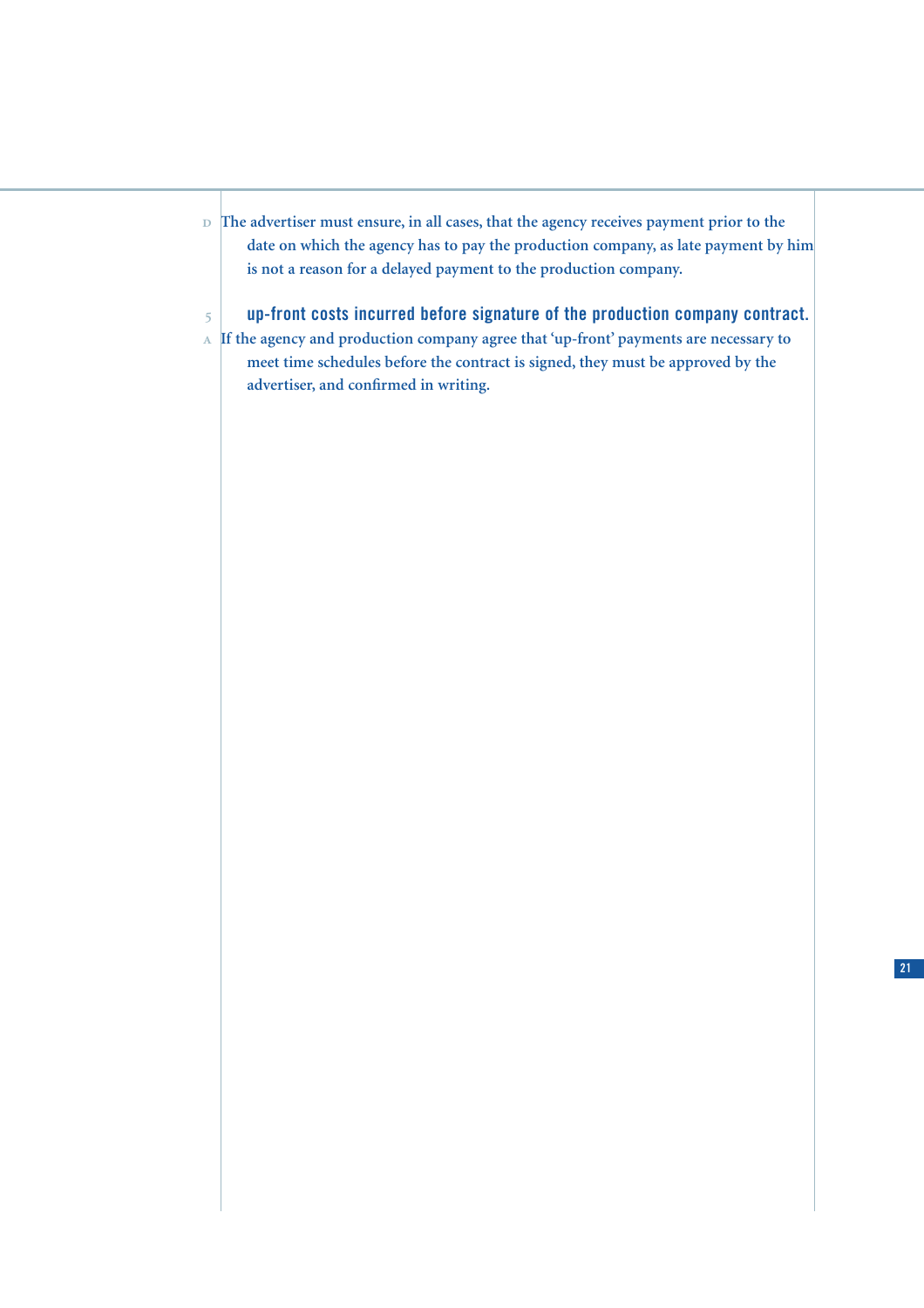# **between**<br> **agencies**<br> **between contracts and payments**

- **When the agency receives an advertiser's written approval of the quote to award the contract under the procedures detailed in Chapter 8 the production company must immediately be informed, in writing, that it has been awarded the job.**
- **The agency must ensure, on the same day, that the production company has received a signed copy of the contract. The contract price must correspond to that shown in the approved estimate.**

**When the production company has received written confirmation of the job, it should issue its invoice for the first 50% to the agency. The amount should be paid at least 7 days before the first shoot day.**

- **The production company should not proceed with any work on the principal production until it has received the written confirmation from the agency.**
- **If it is necessary to undertake preparatory work before the written confirmation has been received, then this must be approved in writing by the agency on appropriate paperwork and the agency should have obtained the advertiser's prior approval. If the job does not subsequently proceed, the agency must reimburse the production company for the costs incurred .**
- **The production company should issue an invoice for the second 50% when the contracted work has been completed and has been approved and accepted by the agency. The amount should be settled as within 30 days after the receipt of the invoice. In the case of "fast-track" productions, shooting abroad, or productions involving extensive post-production, other installments of payment may be agreed beforehand.**
- **The agency is responsible for giving approval for the contracted work and this approval must not be unreasonably delayed or withheld.**
- **Any work which is additional to the contract specification, or any alterations which result in additional costs, must be authorised in writing.**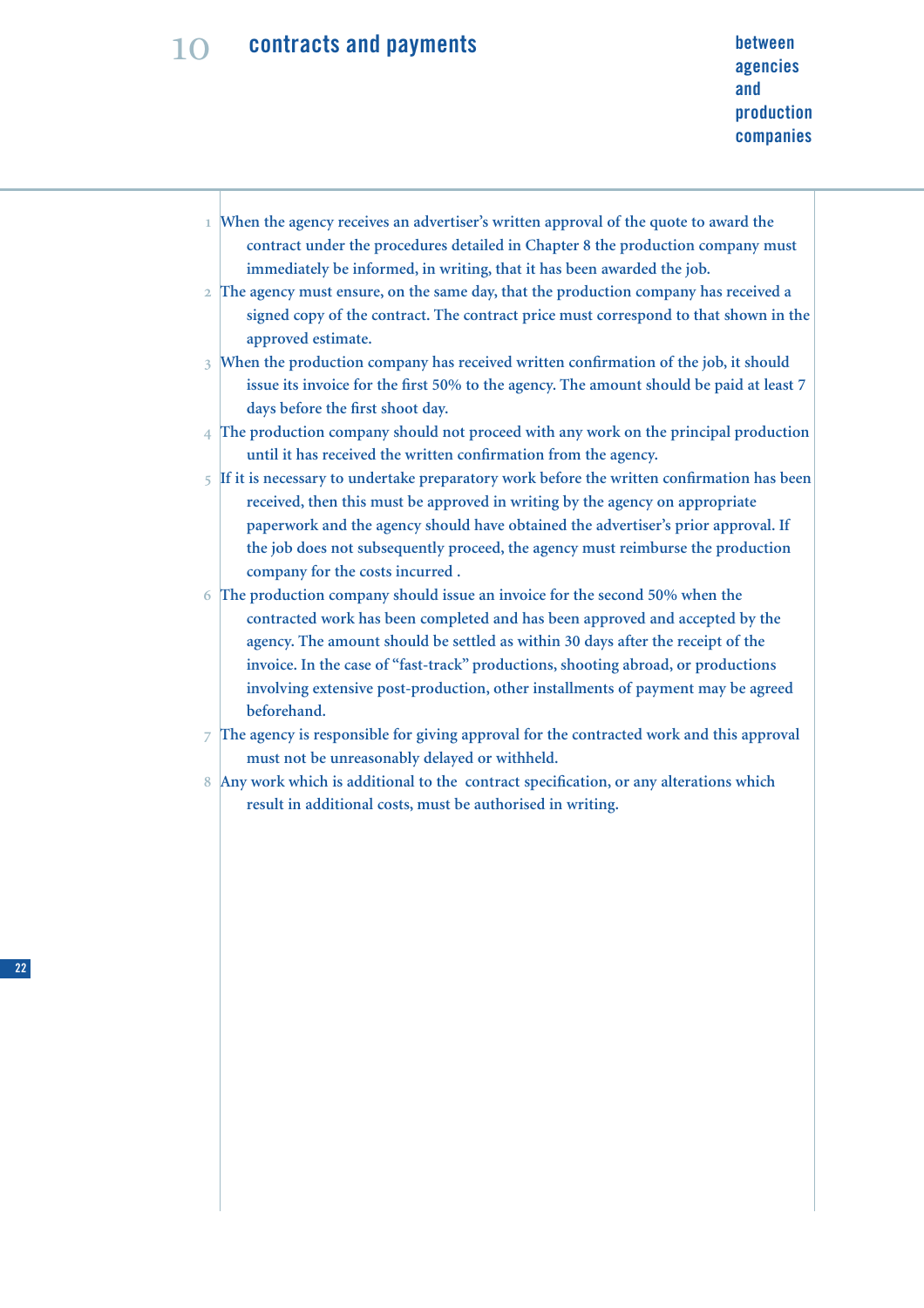### **pre-production and the pre-production meeting**

- **Pre-Production is defined as 'the phase following the confirmation and contracting of the job, leading up to the shoot'. It culminates with the Pre-Production Meeting (the PPM). By this time, it is imperative that the scripts, storyboards etc. comply satisfactorily with the agreed creative brief and that, at the end of the PPM all those involved are agreed on the objectives for the production.**
- *As this is the single, most important meeting in the whole of the commercial production process, it is the last time to 'speak out' on any issues which have not been cleared previously, or about which any doubts might prevail.*
- **All those concerned must understand completely that any changes made after the preproduction meeting may lead to disruption, possible increased costs and might well compromise the final production.**

### **pre-production**

- **During pre-production all relevant steps in the process must be put in place in order that the job may proceed successfully – and to schedule. The steps would include, for example, confirmation of the crew and equipment reservations, special effects (FX), locations, sets, models, casting. key props, etc. and booking key personnel.**
- **Proposed location photographs and/or videos need to be approved by the agency for presentation to the client .**
- **Sets must be agreed at the drawings stage by authorised agency and client representatives, who must also be available for consultation during construction to attend the final 'dress' and 'pre-light' sessions.**
- **It may be necessary to call a 'pre'-pre-production meeting where decisions need to be taken at an early stage.**

### **the pre-production meeting**

- **The final Pre-Production Meeting is a 'confirmation' meeting; it is** *not* **a 'creative' meeting, as all relevant issues should have been dealt with and agreed by this stage.**
- **The meeting should be attended by the responsible and authorised representatives of the client, agency and production company.**
- **It should be held at least 7 days before the first shooting day.**
- **The agency producer will be responsible for issuing the agenda, co-ordinating and chairing the meeting and for ensuring that proper minutes are taken.** 8
- The agenda for the meeting should be based on the format shown. [SEE DOCUMENT  $\Omega$ ]  $\overline{Q}$
- **During the meeting responsibilities for each step in the process should be clearly assigned to the appropriate individuals.**  $10$
- **The minutes must be circulated, promptly, to all those concerned with the production; any queries arising must be settled immediately with the agency producer.**
- **After the meeting, if appropriate, the agency and production company may review the PIBS and agree any changes to the contracted price which might follow any changes in circumstances and any such amendment must be approved by the client.**
- **Any changes to the contracted price must be confirmed in writing by an agreed amendment to the contract and duly signed by the agency and the production company.**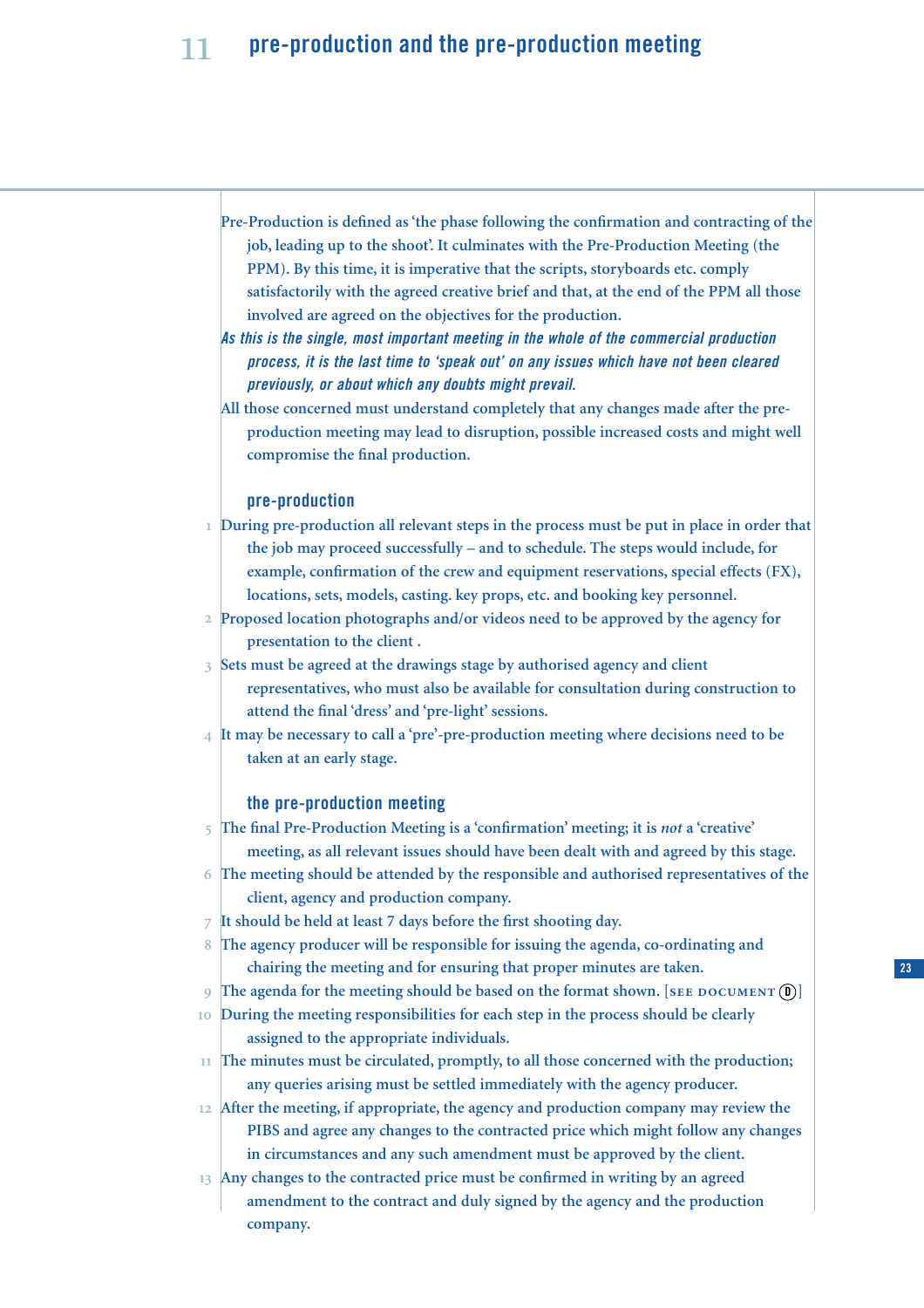### **check list for a pre-production meeting agenda**

approved by EACA/CFPE

**responsibility**



|              |                                                    | agency | production co. | client |
|--------------|----------------------------------------------------|--------|----------------|--------|
| 1            | Legal script approval                              |        |                |        |
| 2            | Director's interpretation                          |        |                |        |
| İ.           | Script and storyboard                              |        |                |        |
| ii.          | Casting<br>a] featured<br>b] walk-on               |        |                |        |
| iii.         | Wardrobe                                           |        |                |        |
| iv           | Set drawings                                       |        |                |        |
| $\mathsf{V}$ | Recce/location stills                              |        |                |        |
| vi           | Props                                              |        |                |        |
| 3            | Post production work                               |        |                |        |
| Ť            | Clarification of responsibility                    |        |                |        |
| ii           | Titles/special effects                             |        |                |        |
| iij          | <b>Versions</b>                                    |        |                |        |
| iv           | Cinema versions                                    |        |                |        |
| $\mathsf{V}$ | <b>Music</b>                                       |        |                |        |
| ٧i           | Voice over                                         |        |                |        |
| 4            | Hands artist/stand-in/extras                       |        |                |        |
| 5            | Stunts/precision driver/other specialist personnel |        |                |        |
| 6            | Special models                                     |        |                |        |
| 7            | Test shoot                                         |        |                |        |
| 8            | Animals/veterinary supervision                     |        |                |        |
| 9            | Product and special packs/artwork                  |        |                |        |
| 10           | Special effects                                    |        |                |        |
| 11           | Food and home economists                           |        |                |        |
| 12           | Copyright art permissions                          |        |                |        |
| 13           | Schedule                                           |        |                |        |
| 14           | Stills photographer                                |        |                |        |
| 15           | Subtitling                                         |        |                |        |
| 16           | Visa/work permits - for this country and abroad    |        |                |        |
| 17           | Location shooting permissions                      |        |                |        |
| 18           | Safety and security                                |        |                |        |
| 19           | Insurance - including weather                      |        |                |        |
| 20           | Address studio/location                            |        |                |        |
| 21           | Any other business                                 |        |                |        |

Responsibility for circulation of agreed minutes to be with agency producer.

Minutes to be approved by agency producer, production company producer and client prior to shoot.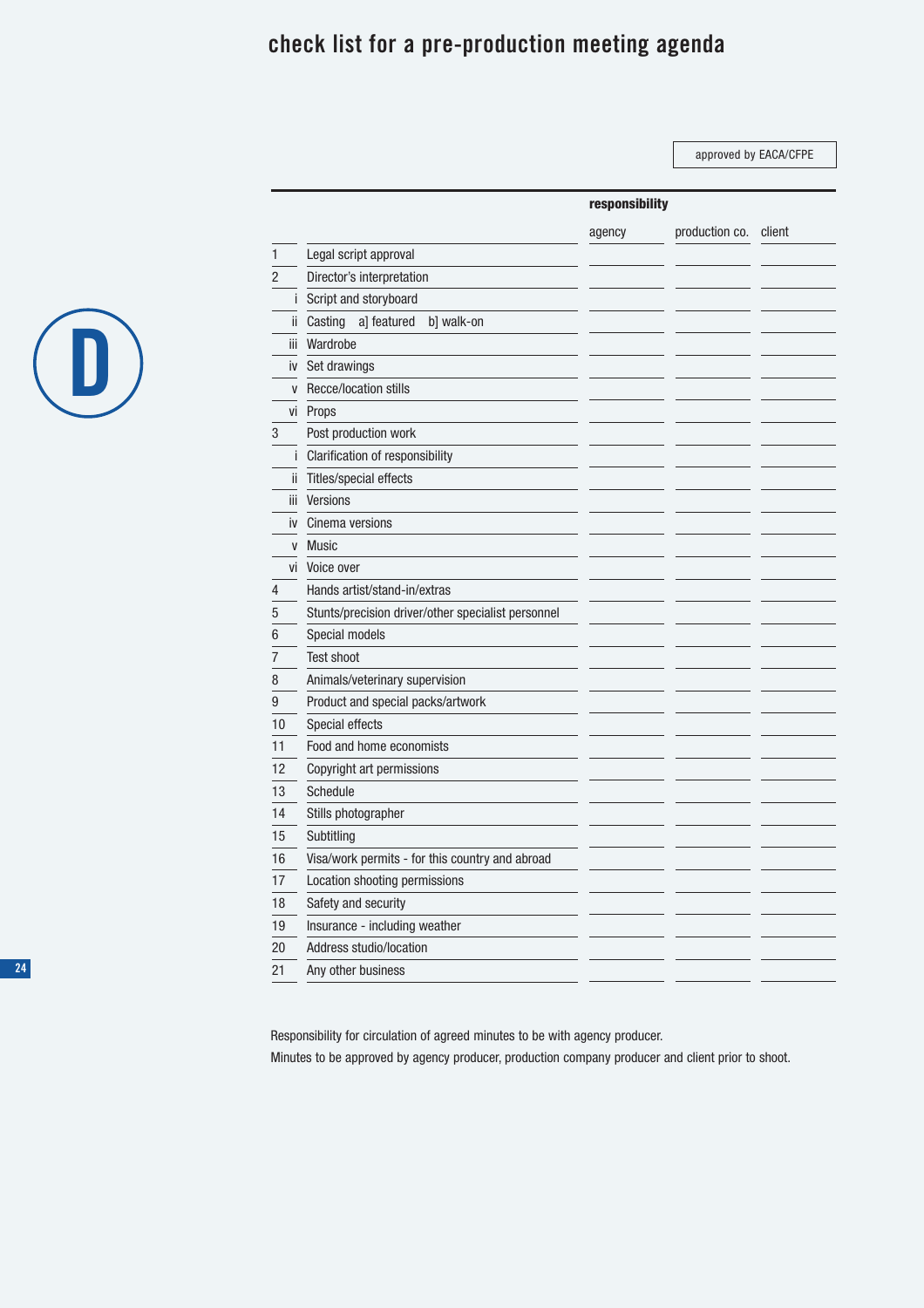### **the shoot**

- **The shoot should proceed as agreed at the final pre-production meeting and under the control of the production company.**
- **A call sheet and shot list/storyboard with intended timings of crucial stages should have been made available to the agency producer by the production company before the shoot.**
- **Agency attendance at the shoot should consist of the authorised agency producer and/or other authorised representative(s) and members of the creative team.**
- **The agency representatives should be present from the** *call time,* **or such other time as may be agreed, and should be available for consultation throughout the shoot. They should be encouraged to observe the industry practice of 'one agency voice' on the studio floor.**
- **It is desirable, though not always essential, that an authorised representative of the client should attend the shoot, accompanied by a member of account management, and should be available for consultation on specific aspects of the film.** *The individual client concerned must always have authority to make decisions where required.*
- **Any specialist contributors or advisers supplied by the client, agency or production company (eg a home economist, product technician, etc) must come under the authority of the production company director and producer during the shoot day for purposes of hours of attendance and work discipline.**
- **The attendance of other visitors at the shoot should take place only by prior arrangement between the agency and the film production company. Visitors must report to either the agency producer or the production company producer on arrival at the shoot.**
- **Everyone attending the shoot, including visitors, should observe any requirements or restrictions which are introduced by the production company in the interests of safety and efficiency.**
- **It is the client's responsibility to ensure supply of product and packs are dealt with as agreed at the pre-production meeting.**
- **Any request of agency representative(s) to check the shot or to view the linked video should be addressed to the director or his assistant. Excessive use of the video replay facility should be avoided in order to prevent delay to the shooting schedule.**
- **It is for the production company, in consultation with the agency and client representatives, to determine whether, after the requirements of the script, storyboard and animatics have been met, further filming should take place, without addition to the approved cost estimate, to enhance the creative interpretation.**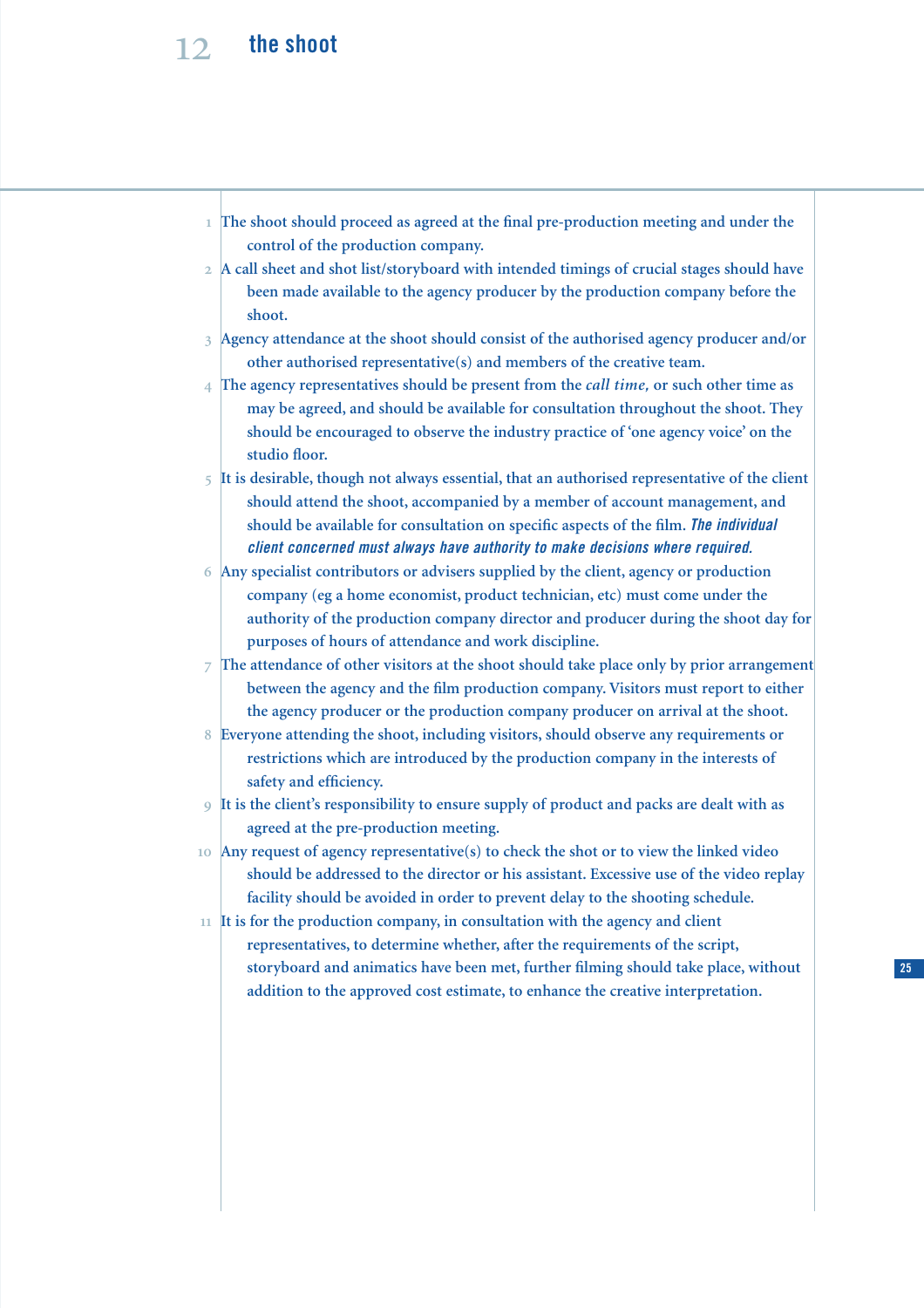**Any alterations or additions to the commercial during the shoot must be by agreement between the parties. If changes are required which involve additional cost, a quotation for the cost, wherever possible, should be given on the spot and the agency's authorised representative should give written confirmation prior to the work taking place. These costs should be recorded on an 'Extra Charge Authorisation'** form [SEE DOCUMENT (E)]. The client should only sign off extra charges if they are **supported by this form, duly completed and signed by representatives of the production company and agency.**

**(It is recognised that sometimes it may not be possible to give a totally adequate quote 'on the spot' but, if it is agreed that the work is necessary to the successful completion of the shoot, any uncertainty about the quote should be noted on the form, to be followed up later.)**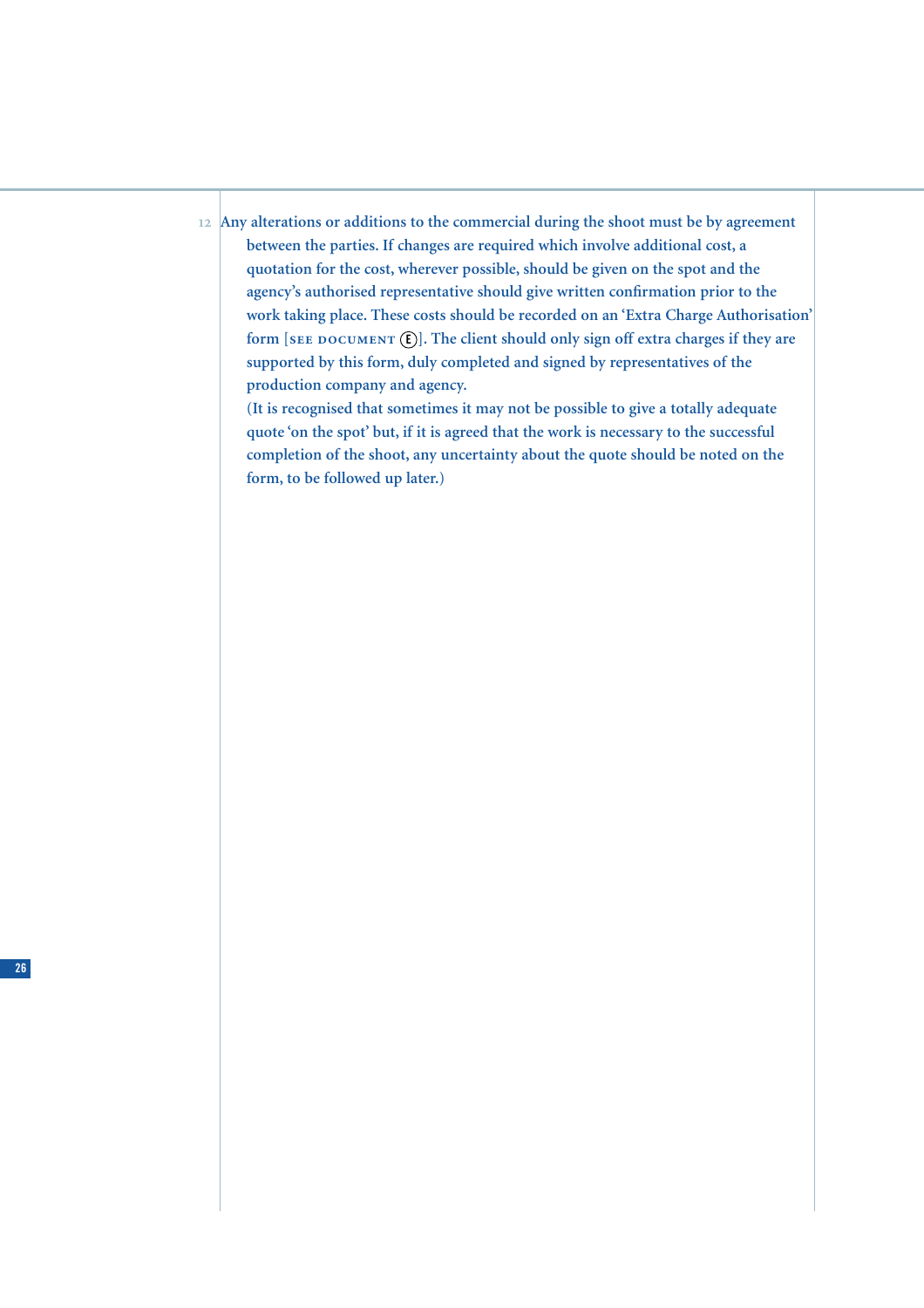### **extra charge authorisation**

|                       | approved by EACA/CFPE |  |
|-----------------------|-----------------------|--|
| production company    |                       |  |
| producer              |                       |  |
| agency                |                       |  |
| producer              |                       |  |
| client                |                       |  |
| product               |                       |  |
| date                  |                       |  |
| details of extra work |                       |  |
| estimated cost        |                       |  |
| accepted by           |                       |  |
| for and on behalf of  |                       |  |
|                       | production company    |  |
| authorised by         |                       |  |
| for and on behalf of  |                       |  |
|                       | agency                |  |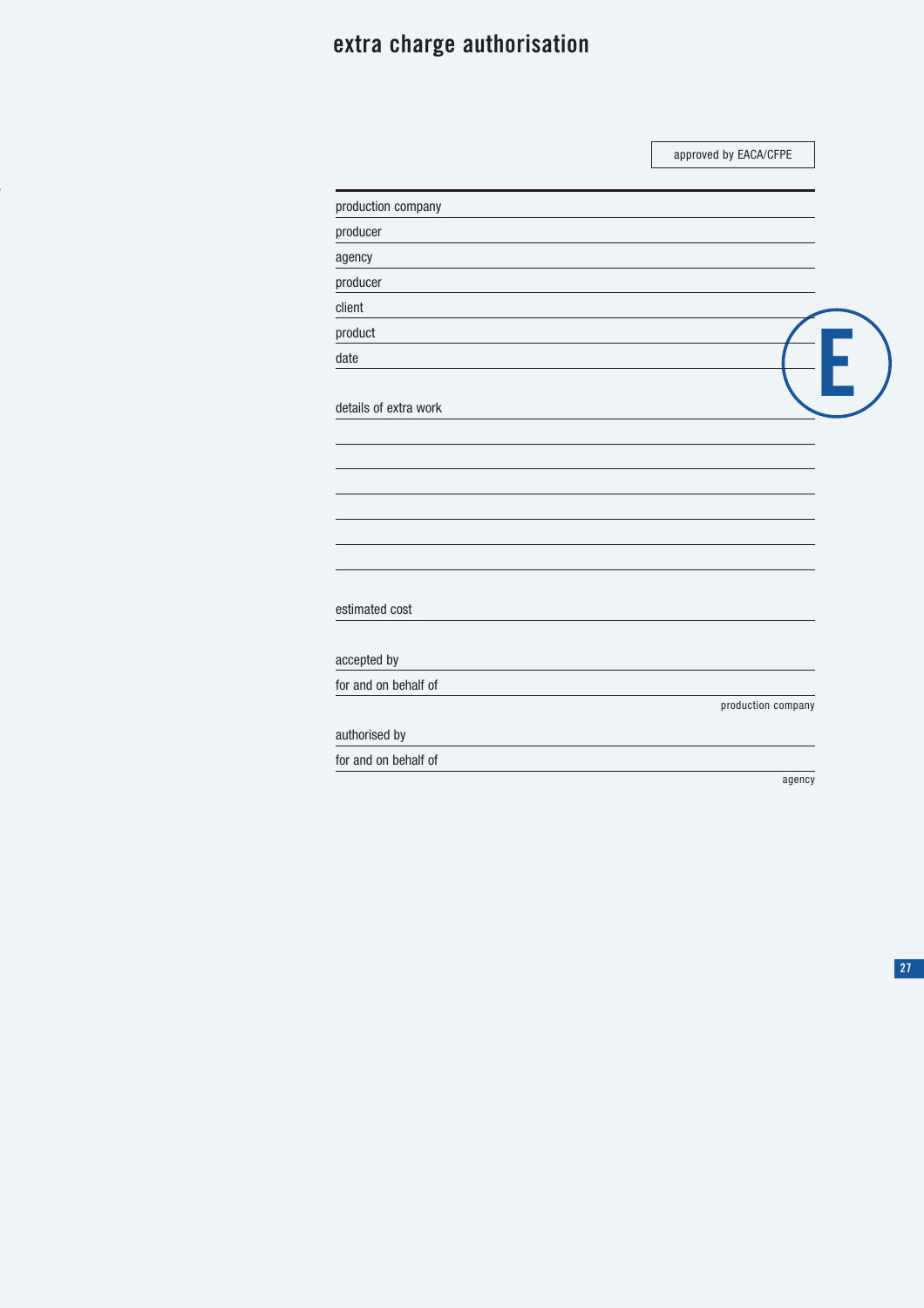### **animation**

 **A considerable number of productions are either wholly animation or have an animation component. While the traditional crafts of cell/character and stop-frame animation are alive and well, the nature of animation has changed significantly and will continue to do so. Through advances in digital technology, ideas that previously would only have been possible to execute as traditional animation. may be achieved by applying 3D animation, modelling and rendering.**

 **Even when applying digital animation, consideration should be given to involving an animator. Animators are highly trained in the craft of creating life-like movement.**

- **Where character design is involved it should always be scheduled as a separate precursor to the production process. Even more than with live action, agreeing in detail the proposed storyboard elements of character, design and colour is critical. It becomes progressively more difficult and expensive to make changes. Approvals by the agency and the client are needed during the animation process.**
- **Where characters or a specific graphic intellectual property are exclusively created by the animator, they are separate from the moral/intellectual rights waived by the contract. This should always be discussed at the outset. Where possible, prices should be agreed for further or ancillary use. These ancillary areas may be defined as internal use, other advertising and merchandising.**
- **As a rule, animation productions are more time consuming than live action productions. When undertaking to schedule jobs which involve a combination of live action and animation, think of it as making two consecutive commercials. Whilst some corners can be cut, the correct amount of time is seldom allowed. For cost effective** production, respect the schedule, [SEE DOCUMENT (A) ] and allow time in it for **possible changes.**
- **Note should be taken of the specific detail of the animation quote.**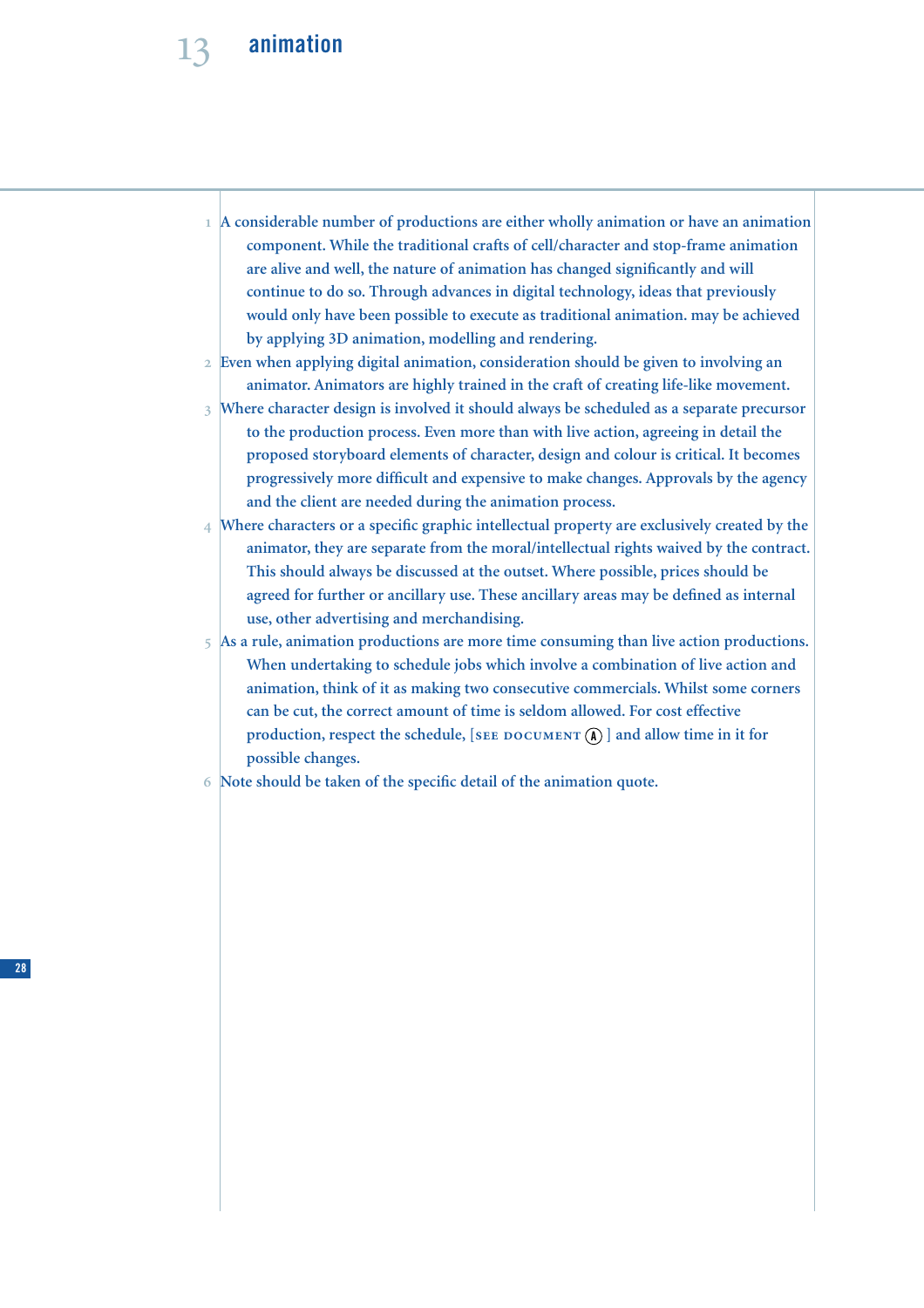### **general**

- *It is very important that any changes that might be considered should be made at the film's 'rough-cut' stage, before getting into full post production .*
- **'Post production' is the process of finishing the commercial, after the footage has been shot up to the supply of transmission material and covers many areas from editing to complex visual and audio effects and, often, cinema prints. It can be a very expensive and time-consuming part of the total production. Usually, it will involve one, or more, of the specialist companies which are equipped to provide a range of versatile facilities for finishing commercials and, probably, 'new technology', which, by definition, is in a state of constant change and development.**
- **As, in an increasingly large number of productions, the use of video and audio effects is a fundamental part of the agency's creative requirement and the execution of the concept, it is vital that the post-production process is conceived, planned and adequately budgeted for, from the outset, preferably involving the post-production suppliers.**
- **Thus, when the production company prepares its quote, based on the PIBS and the director's interpretation, all probable post production elements, including the likely time required, should be considered and provision be made for them. This quote will be given to the agency and presented to the client (and where appropriate, to their cost consultant). It will embrace all the envisaged costs up to the completion of the commercial(s), including the those of video and audio effects, as a part of the original contracted price.**
- **Once the production company has been chosen and, when possible, prior to the finalisation of the contracted price, the agency and the director should meet with the proposed post production supplier(s), to confirm, in detail, the post production requirements, how they might be effected, in what time span and at what cost.**
- *NB* **It is vital that the availability of versatile post-production facilities should** *not* **be regarded as a 'production crutch' for amending or correcting shooting shortcomings in material, for mind-changes on the shoot, undue creative pressures 'on the floor' or as a substitute for a properly disciplined approach to the original basic requirements.** *Be warned that all changes from the agreed storyboard/script at any stage in this process, which might be deceptively easy to achieve, can be very expensive.*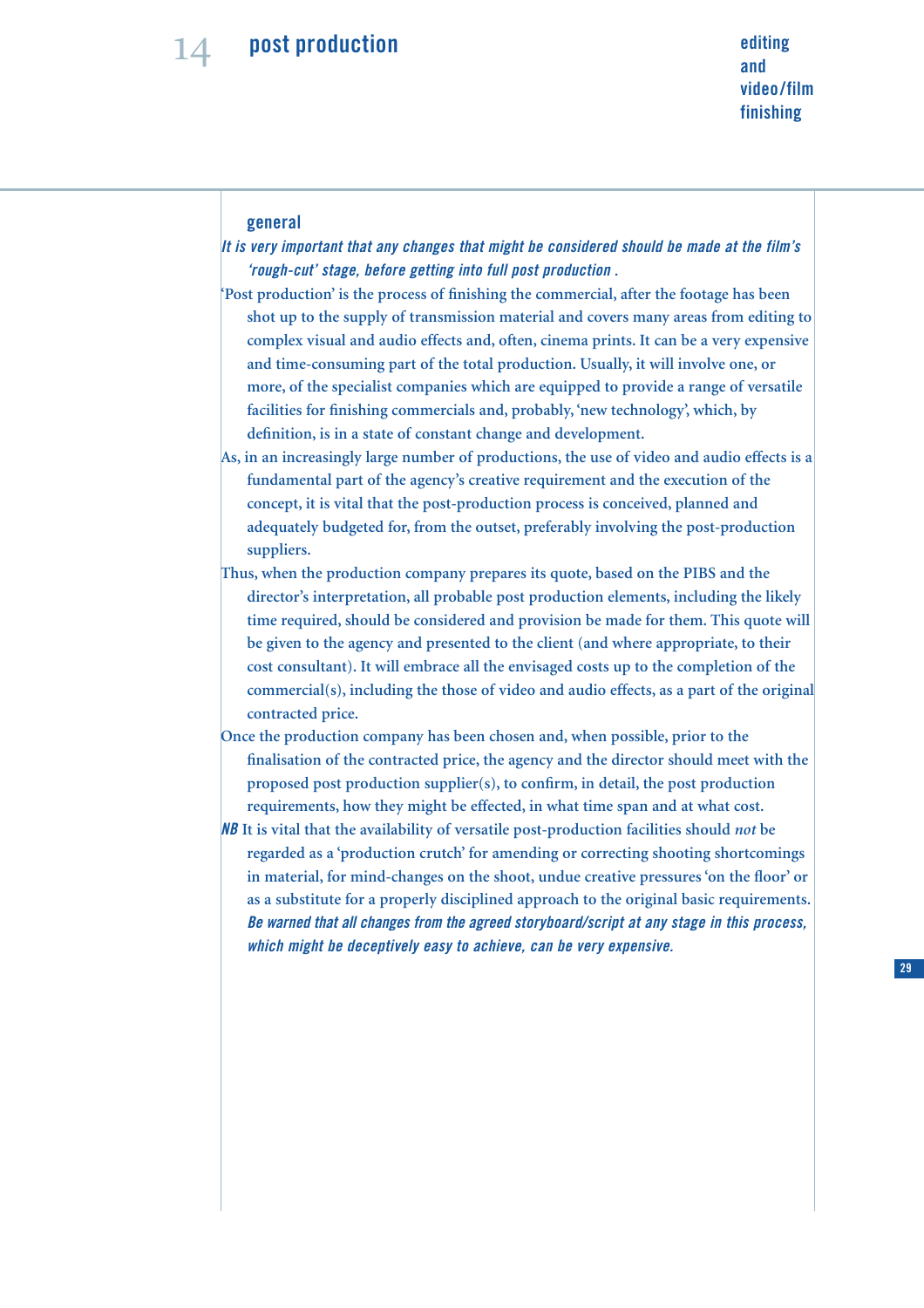### **some basic principles**

- **Best practice requires full consultation from the start of the production process between all the parties concerned, including, where possible, the editor and facilities house, to ensure complete clarity amongst them as to what is required and 'absolute transparency' about the costs involved. It is important that it is clearly defined at the start of the production where the contractual relationship begins and ends with other suppliers.**
- **The agency producer will normally be responsible for obtaining production approvals and authorising any extra charges.**
- *Again, it is important to emphasise that any 'layering' of approvals be it at the client or agency end – particularly during post production, may lead to very substantial cost increases.*
- **Advertisers and agencies who wish to limit their costs should keep their requirements for extra editing to a minimum. Whilst new technology can facilitate a succession of different cuts or versions very quickly, it is very expensive.**
- **The PIBS, quote and contract will specify clearly, in detail, the production and post production requirements and responsibilities and the point up to which work is covered by the basic contract price. It ought, also, to indicate what variations to the finished commercial might be needed.**
- **Based on their director's interpretation and the agency specification, the production company's original quote should include, in detail, the post production requirements and schedule. Any alterations which might involve extra costs may be dealt with by the 'Extra charges authorisation' procedures.**
- **The director's creative involvement and the production company's contract will end at the same, specified, point and should be clear to all concerned,**

### **editing**

- **The footage shot will require editing, which is a fundamental part of the physical and creative process. The production company quote must make it clear what editing work is provided for within the basic contract price. This editing must be under the creative control of the director, whose presence will be required, and must be included in the production company's contract.**
- **The first stage is for the director, with the editor, chosen for the appropriateness of his skills, to select the shots needed to arrive at a, creatively satisfactory, director's preferred cut, meeting the brief. This will then be presented to the agency creative team and agency producer for discussion and, if required, amendments made (which will be the responsibility of the production company), to arrive at an agreed 'Director's cut' for presentation to the agency.**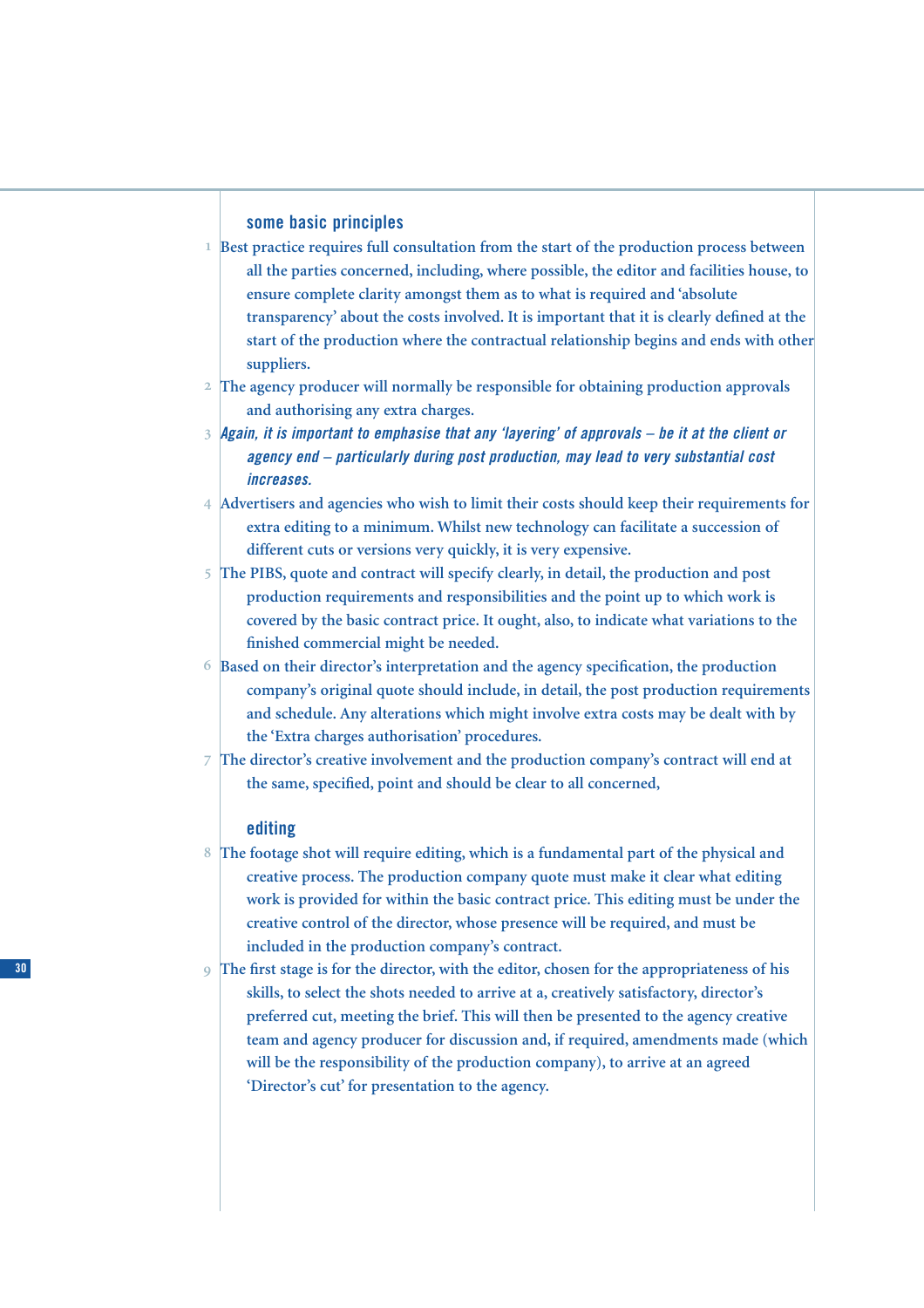- **The director, editor and creative team/producer, will then, if required by the agency, continue to collaborate to produce the agreed 'Agency cut'. Acceptance of this cut (by the agency on behalf of the client) defines the point after which additional picture editing work may become chargeable, at a price to be agreed by the agency and production company producer.**
- **It should be recognised that if, after discussion between the client and the agency, there is a need for yet further editing beyond the end-point stipulated in the contract, this could result in additional charges.**

**If changes are needed to bring the project back to the agreed interpretation of the script and/or storyboard, then any additional costs must be borne by the agency. If this work is the consequence of the client altering his original brief, then the costs are their responsibility.**

### **video finishing on-line**

- **The production company's quote should, where specified, include both off-line and online (including video and audio) costs and might, where appropriate, involve getting competitive quotations from on-line facility houses, particularly where costs might be substantial and technical solutions to the directors' shot list or storyboard might vary.**
- **Where grading or on-line post production is integral to the director's agreed interpretation of the concept, responsibility for finishing the commercial will**
	- **normally remain with the production company; the PIBS, estimate and contract should provide for this.**
		- **Strict control of the creative requirement is essential because the capability of current equipment which allows for many variations and/or embellishments to agreed work. All concerned should be well aware when experimentation goes beyond the agreed storyboard and budget.**
		- **All concerned should be made aware of the exact parameters of the agreement with the on-line facility house, so that they know the point from which additional charges may be incurred.**

### **audio finishing**

 **Music, as well as sound design, are often very important elements in the creative concept, so it is essential that the complexities of the track be taken into account at a very early stage in the production process. Both scheduling and budget implications should be considered so that proper provisions will be made and reflected in the PIBS and the quote.**

**Care should also be taken to check the duration of any music licences that might be involved.**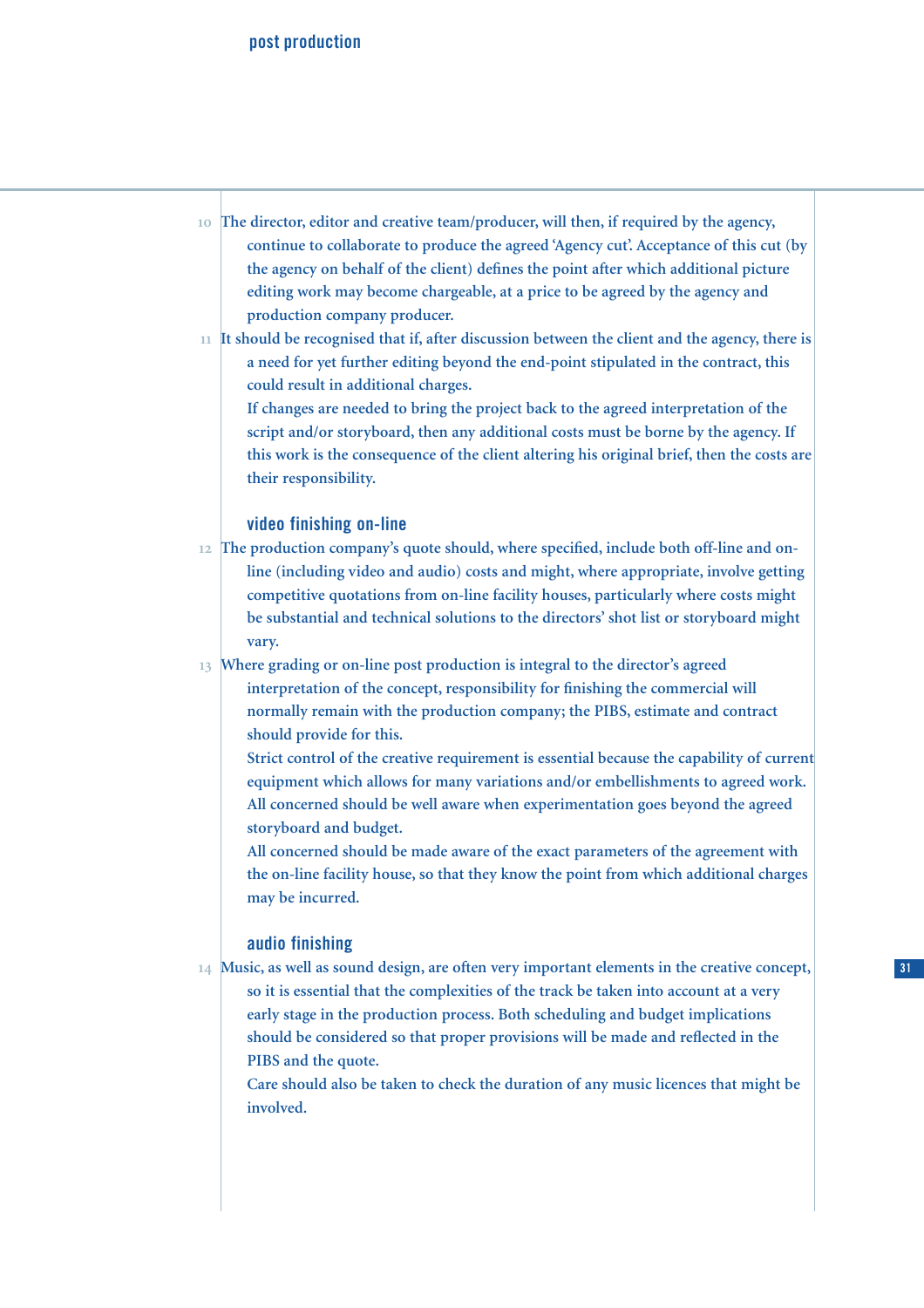**Similarly, care should be taken to check the availability of the selected voice-overs by the party contracting them. The agency and the client prior to recording should have approved them. Voice-over scheduling and budget implications should be costed so that proper provisions will be made and reflected in the PIBS and the production company quote.**

### **television versions**

- **When known versions are required, these will be included within the PIBS and quote.**
	- **SEE CHAPTER 15 MULTI-NATIONAL PRODUCTION**
	- **If further local versions are required, beyond the contract, the agency should ask the production company to quote for this work.**

### **cinema requirements**

- **If it is known that a cinema version will be needed, this should be included within the PIBS and original quote.**
- **If this version is not included within the original brief, it should be quoted for separately. The agency should give the production company an opportunity to quote on this work, if it is appropriate.**
- **If the work is to be completed directly with the film editor, a separate contract should be drawn up between the parties.**
- **In either case, the quotes should be made available to the client (and/or their cost consultant), prior to the work starting.**
- **In preparing material for use in the cinema, in consultation with the editor and the post**
	- **production house, special care and attention should be paid to the following:**
	- **• cinema requirements as to film lengths the certification process, if applicable**
	- **• its special titling needs**
	- **• the scheduling of the cinema production work**
	- **• grading**
	- **• special sound requirements**
	- **• bulk print checking**
	- **• delivery requirements**
- **It would be appropriate, depending on the advertisement, to make special reference to some, or all, of these details in the PIBS.**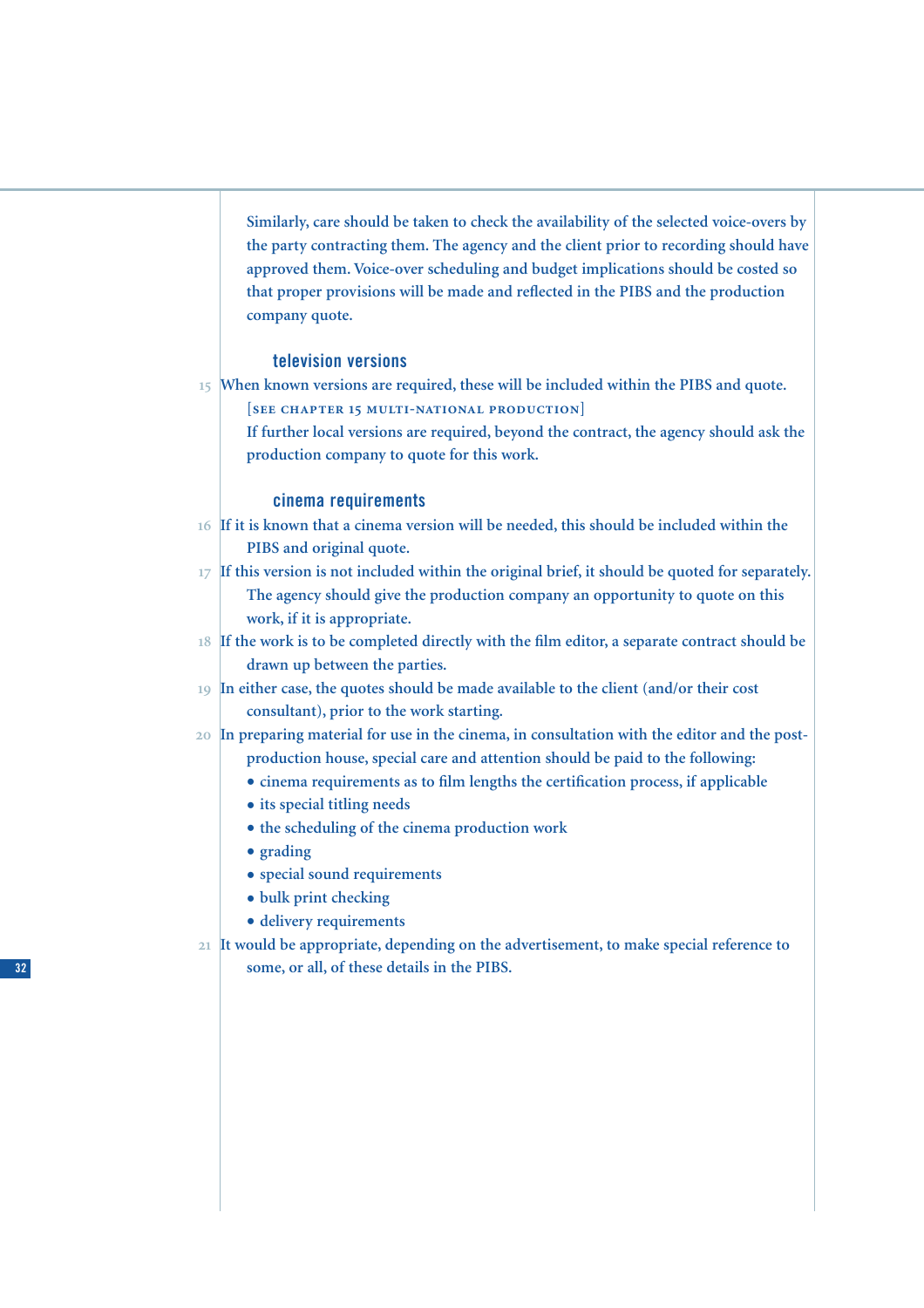### **multi-national production**

**It is important that an advertiser should be thinking about multi-national production at the very earliest stage, ie at the creative brief. They should give particular consideration as to when a commercial might be needed for use in another country or market than that for which it was originally created. Failure to recognise this need, or opportunity, until after the script is written or has gone into production will lead to all manner of unforeseen costs. Once a commercial is made, any change to the basis of the contract can be very expensive.**

**Therefore, those concerned in a multi-national advertisers' organisation with foreign markets should be made aware of the potential of any proposed commercials, even if the brand or service is sold under a different name. Any decision to apply the commercial for multi-national use must be made at a high level and be the responsibility of a single executive, with authority to take the appropriate decisions.**

**A commercial which has been properly planned and produced need not be more expensive that the same commercial made for a single country, apart from local editing needs eg titling, or commercial length. Where there are recognised national variations and payments of clearly defined costs for cast or music rights, these must be negotiated before the shoot.**

**In considering a multi-national commercial, it is recommended that the following points be borne in mind:**

- **The ideal multi-national commercial will have the same product, same pack-shot, same cast and sound track. This is the most cost-effective route. It is unlikely, however, that it will meet every creative solution.**
- **Whilst every commercial needs the proper amount of pre-production, the multi-national will need even more time.**
- **The client should be encouraged to hold their own pre pre-production meetings to iron out the differences which might arise as between one market and another.**
- **This will allow the main pre-production meeting between the agency, client and production company to be truly productive.**
- **Ideally, the pre-production meeting should be attended by only one client representative who should be the one with total control over the project.**
- **During post production most countries will prefer to record their own voice-overs, put titles on, etc, so provision must be made within the timetable for this. Further, it must not be forgotten that each country has its own delivery dates to TV stations and cinemas, which vary from country to country.**
- **The client representative should also be the paymaster for the agency and production company. It should never be any part of the remit of the agency to collect money from separate client companies.**
- **All contracts with the production company, artists and music composers must be completely negotiated well before the shoot.**

**33**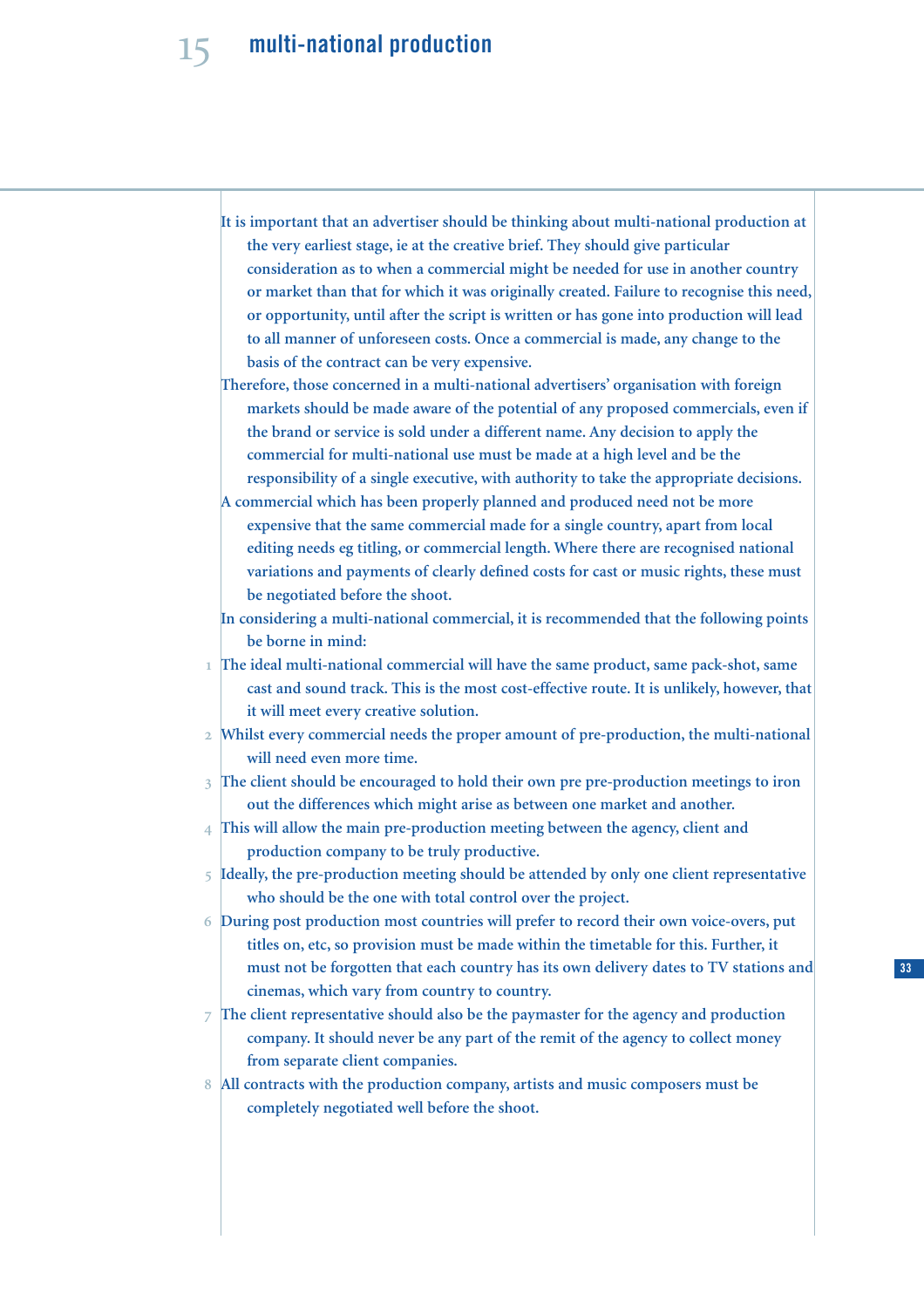### 16 **currency fluctuations**

- **With more and more commercials being filmed abroad, it is important to ensure that everyone understands the potential impact of currency and exchange rate fluctuations.**
- **To avoid later disputes, it is important that agencies and production companies agree at the outset who will be responsible for extra costs in the event of major changes.**